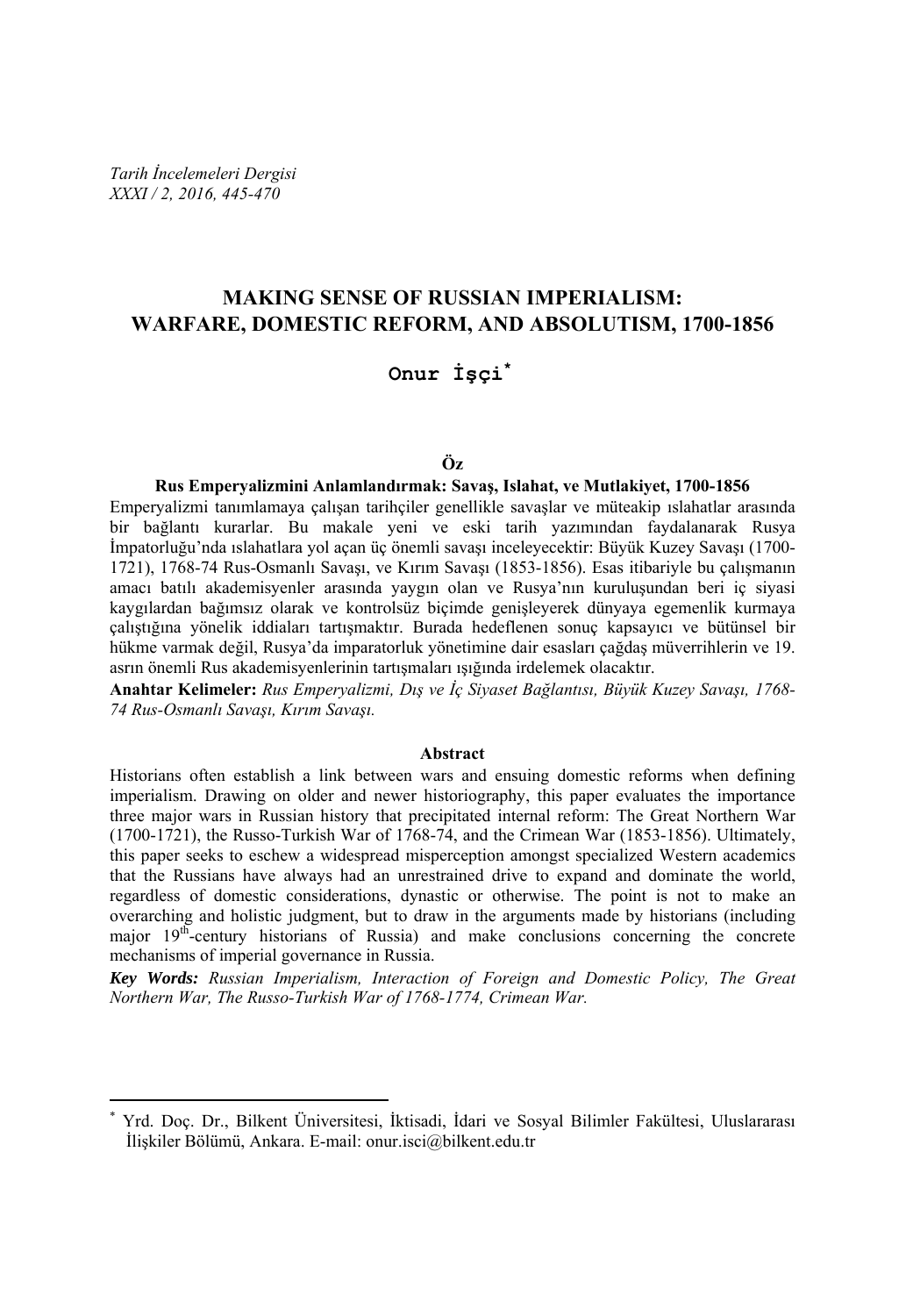"Although Great Peter has been snatched from our vision, he remains nevertheless always present in our hearts."  $M$  V. Lomonosov<sup>1</sup>

In the perplexing world of historical jargon, defining "imperialism" as an overarching concept is a difficult enterprise. But when the term is applied to Russia – a country that has always appeared somewhat eerie and too colossal to its neighbors – the problem becomes less challenging. For instance, ever since Russia's reannexation of Crimea in 2014, Vladimir Putin's foreign policy has been exclusively described as imperialistic. There is a more or less established notion amongst western observers that Russia has consistently posed a threat to the balance of power in Europe as it has to the sovereignty of neighbors around its vast territory. It is often argued that, despite its gargantuan size on the map, Russia inexorably pushed its borders outward. As Henry Kissinger once put it, "paradox was Russia's most distinguishing feature… constantly at war and expanding in every direction, it nevertheless considered itself permanently threatened."<sup>2</sup>

True as this statement may be, analysts and Moscow observers have a tendency to ignore the peculiar ways in which contours of Russian foreign policy were forged in its formative period, roughly between 1700s and 1850s. Understanding the interaction between Russia's foreign and domestic concerns, as well as major patterns of continuum between imperial and contemporary Russia, requires a careful reading of the Russian *sonderweg* (special path) to imperial governance in its proper historical context. In the period between the Petrine revolutions (1700-1725) and the second half of the  $19<sup>th</sup>$  century, as the Russian Empire incorporated new non-Russian peoples into their domains through numerous wars, redefining absolutism through domestic reforms became more of a necessity than prestige for the House of Romanov.

A quick survey of imperial Russian history would reveal two quintessential fault lines in existing historiography. The first one is Alexander Gorbatyi-Shuisky's siege and conquest of Kazan (1552-56), which enabled Tsar Ivan IV (the Terrible) incorporate Safa Giray's Tatar Khanate into his domain and subsequently bring Russia's first non-Orthodox population under control through the Nogais. This event marked the emergence of the Tsardom of *Rus'*

 $<sup>1</sup>$  Lomonosov 1952, p.207.</sup>

 $2$  Kissinger 1994, p.140.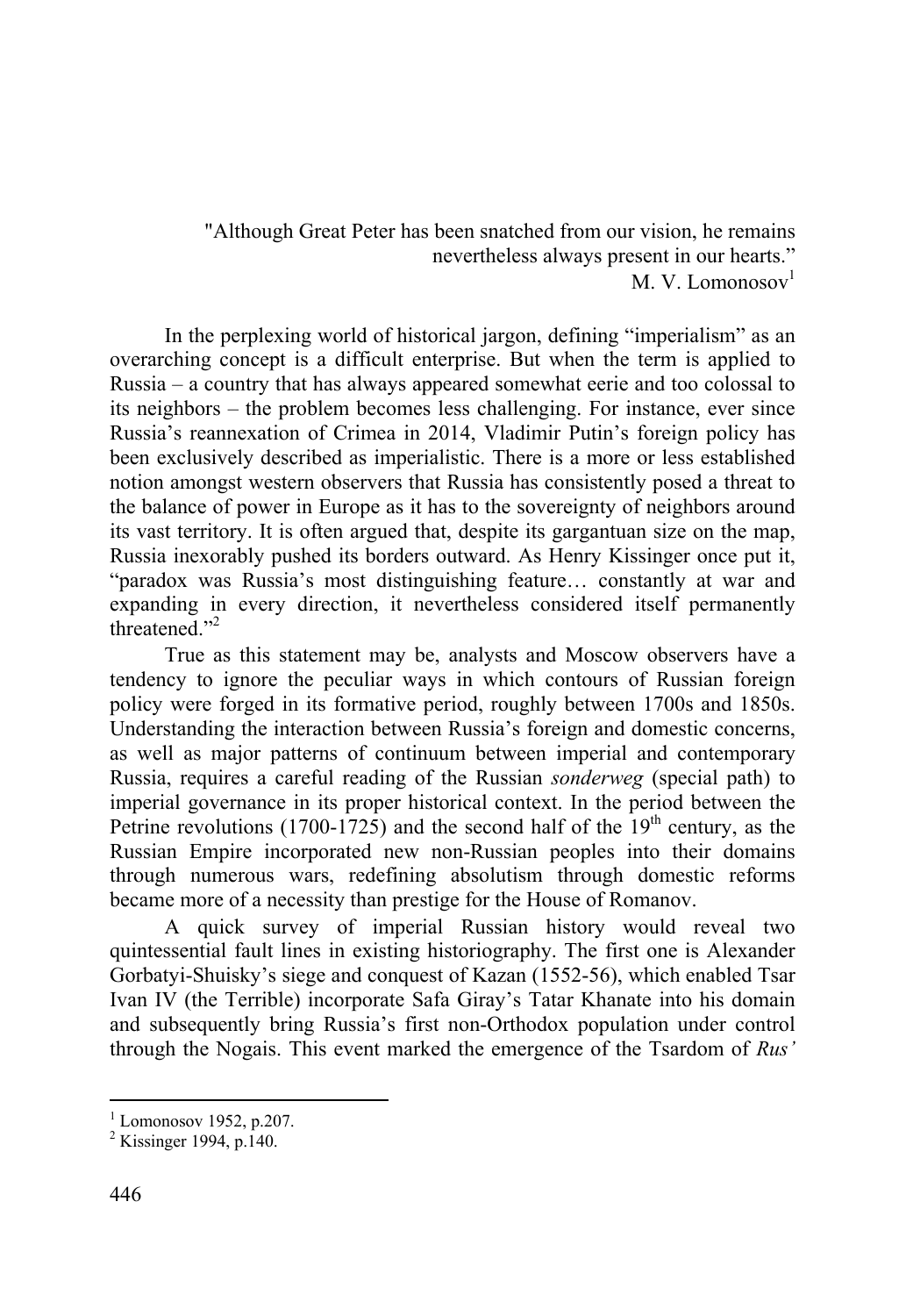as a multi-ethnic, multi-confessional, therefore in the strict sense of the word, a regional imperial power. The second fault line is the Treaty of Nystad (1721). The Great Northern War (1700-1721) manifested a radical shift in European balance of power, decisively replacing Swedish imperialism with Russia's control of Europe's northern frontier. It was after Peter the Great's successful conclusion of Russia's prolonged war with Sweden in Nystad that Russia joined the second-wave of European absolutist empires, alongside Prussia.

The military revolution that took place in Europe (1560-1660) had largely been driven by dynastic aggrandizement, creating first and foremost a new mode of conscription.<sup>3</sup> This stage was not reached in Prussia before the end of the century, and in Russia until Peter's military reforms. In fact, few European monarchs of the sixteenth and seventeenth centuries were prepared to establish national armies; since most of them probably agreed with Christian IV of Denmark and John George of Saxony in having second thoughts about arming the lower orders. As Michael Roberts suggests, "only where the peasantry had been reduced to a real serfdom was it esteemed safe to proceed upon the basis of conscription."4 In a similar vein, Dominic Lieven argues that the key obstruction to maximizing the effectiveness of European absolutist militaryfiscal states was the disparate territorial and corporate institutions and privileges inherited from the feudal era.<sup>5</sup> Luckily for the Muscovite state, by the end of the seventeenth century, feudal residues of this sort had already been uprooted by tsars in earlier centuries, particularly in their Europe frontiers. Moreover, Russia was not burdened by anachronistic fiscal and administrative institutions, and the vested interests, which grew around them. Even though, Russia was at least half a century behind its European rivals, the circumstances under which Peter embarked on his odyssey were certainly more favorable.

## **Petrine Imperialism in Russian Historiography**

At the turn of the eighteenth century it became clear that the central condition for maintaining sustainable human and economic resources and for providing strategic security against similar ambitions of one's neighbors was primarily a predatory pursuit of territorial expansion and the creation of an effective military and fiscal state apparatus. This is where the importance of the Great Northern War lies; the Treaty of Nystad in 1721 embodies the success of Peter's achievements and the coming into being of Russia as a great European

<sup>&</sup>lt;sup>3</sup> Parker 1988, preface and introduction.

<sup>4</sup> Roberts 1995, p.13-35, here, p.17.

 $5$  Lieven 2006, p.9-26.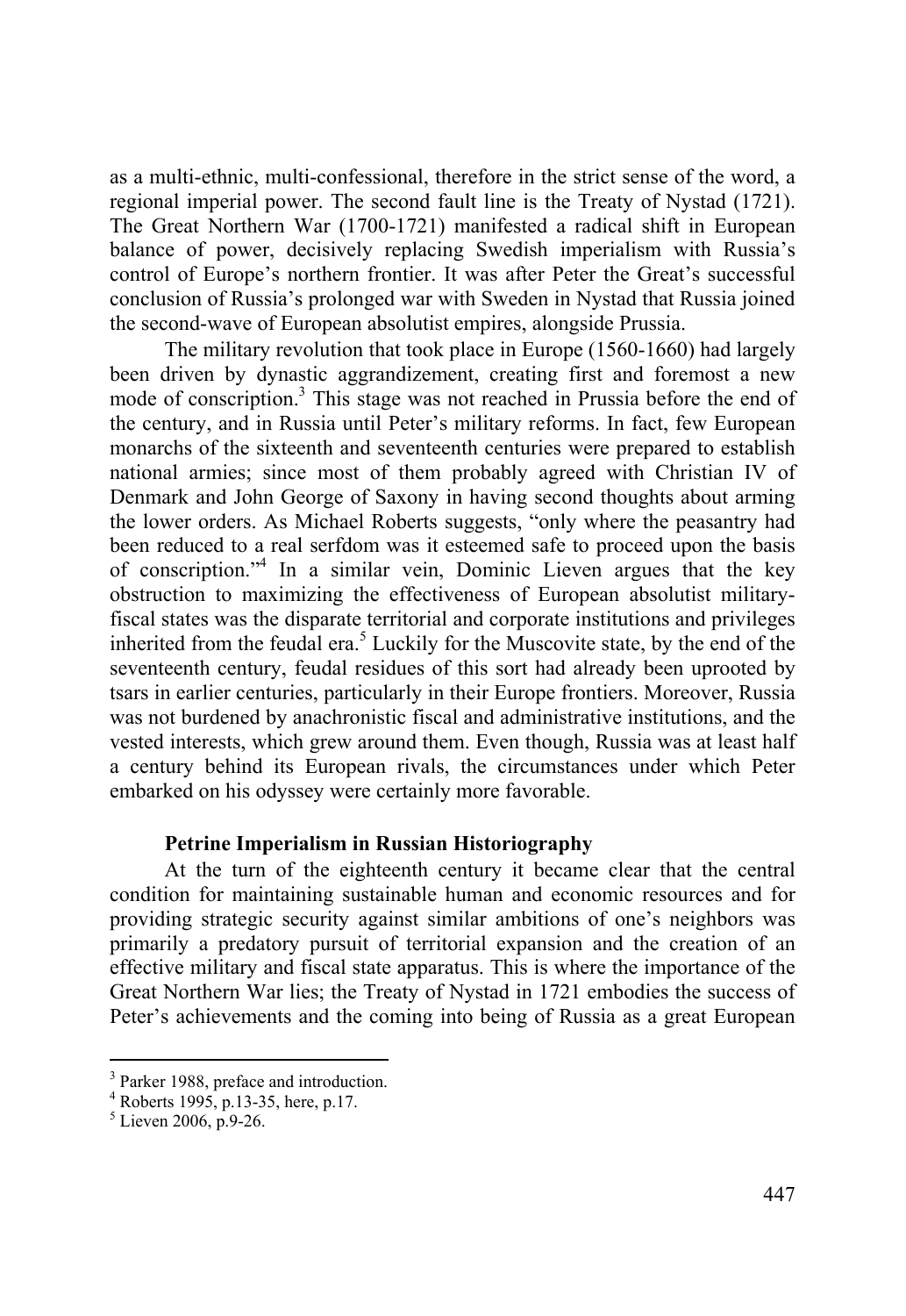power. Beginning with his incipient designs for reform during the Grand Embassy (Velikoye posol′stvo) in 1697-98, Peter managed to saw together Russia like a quilt, scrap by scrap. As a result, in 1721, the Senate in St. Petersburg staged an elegant ceremony and granted a new designation to Peter I's official titles. In addition to such traditional terms as *tsar* and *samoderzhets* (autocrat), the Russian ruler would now be called *imperator vse-rossiiskii*  (Emperor of All Russia).<sup>6</sup>

It is essential to remember that aulic (palace) titulature meant more than court formalities. Nor did Peter's novel epithet merely signify the imperial character of the Russian state, for Russia had already been an empire since 1552. In Mark Bassin's words, "what was significant, rather, was the resolution to formalize this status using the foreign Latin-based terms *imperiia* and *imperator.*" The decision to draw on a Latin rather than Slavic lexicon for such an important characterization, in Bassin's view, ran parallel to "the spirit of the so-called Europeanisation project."<sup>7</sup> This was a clear indication of the empire's sincere ambitions in recasting the Russian state from the Tsar down to an entirely new configuration. The Treaty of Nystad and the ensuing ceremony held in St Petersburg therefore vindicates the assertion that Russia will now conform to the basic contours of *European* absolutism*.* 

Three instrumental books, which appeared in the last twenty years, are widely read by English speaking scholars, conjuring up different vignettes of imperial Russia's first revolutionary period. It would be fair to say that, despite their different agendas, James Cracraft's *The Revolution of Peter the Great* (2003); Paul Bushkovitch's *Peter the Great: The Struggle for Power, 1671- 1725* (2001)*;* and Lindsey Hughes' *Russia in the Age of Peter the Great* (1998) share the same fascination with Peter I's reign. Although Cracraft's book adds little to our existing knowledge of Peter's Northern War, it is nevertheless, a succinct survey of his subsequent military-diplomatic reforms and contains useful information for an elementary reader in Russian history. The author's main argument is that Peter inherited from his royal Muscovites fluid boundaries and tense relations with both the Ottomans and the Kingdom of Poland. But Peter's struggles with these two powers – either for gaining new territories or establishing strategic buffer zones – ultimately entangled with his protracted war against Sweden. The prospect and reality of war against the Ottoman Empire, Poland and Sweden quickly led to a realization that he had to reform his armed forces. The disastrous defeat at Narva in 1700 by Swedish forces persuaded Peter that a more comprehensive reform program was

 $6$  Acar 2009, p.142-144.

<sup>7</sup> Bassin 2006, p.45-68.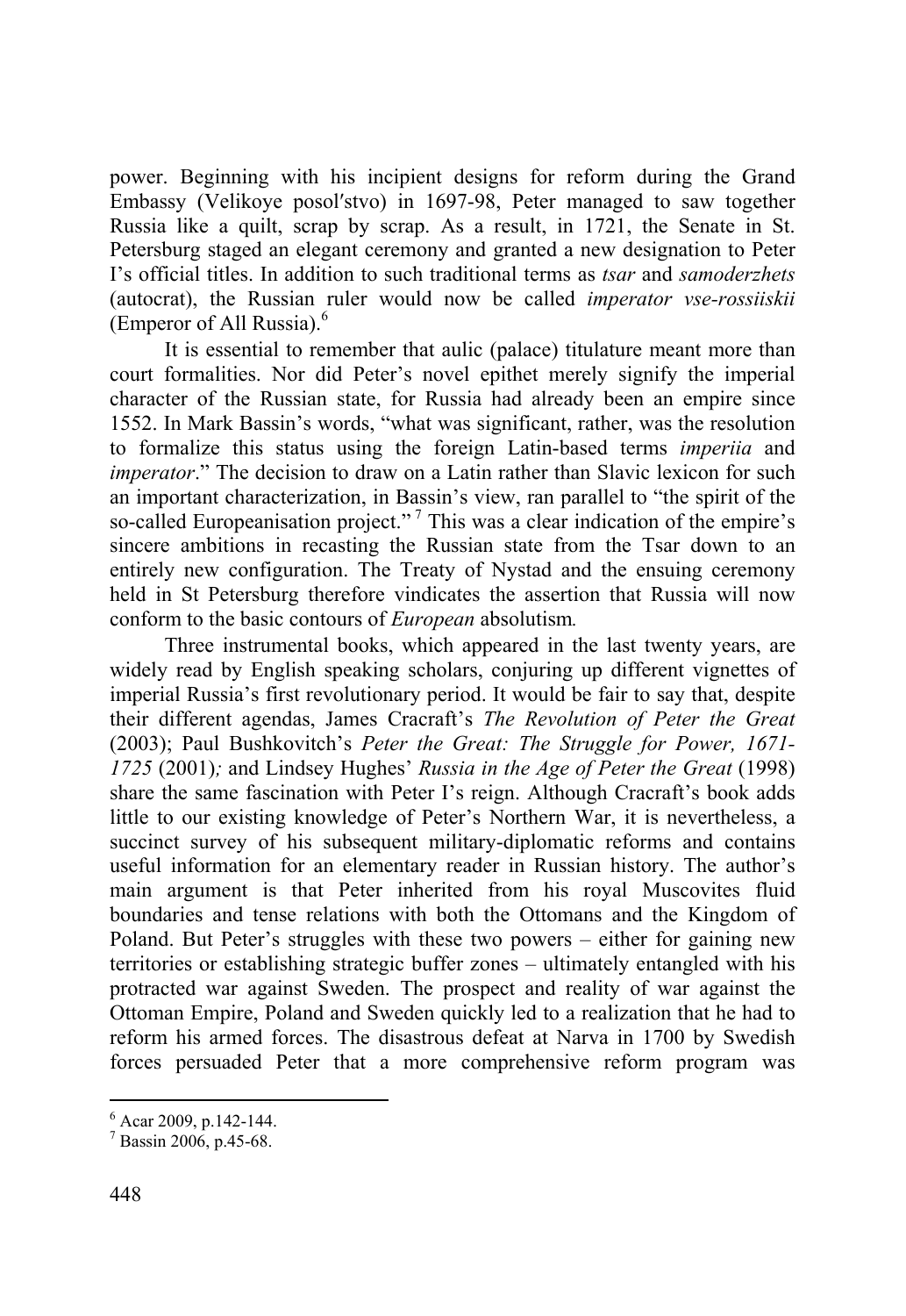necessary.8 Cracraft offers a micro summary of events leading up to the foundation of the admiralty in 1696, creation of the Moscow School of Mathematics and Navigation in 1701; St Petersburg Naval Academy in 1715; promulgation of the *Military Statute* in 1716; and, ultimately, the promulgation of Table of Ranks and law of succession in 1724.

Lindsey Hughes' vivid and highly detailed monograph, on the other hand, provides the readers with a broader perspective and necessary background for understanding his social reforms, such as the adoption of Julian calendar in 1700; publication of the Moscow Gazette (*Vedemosti)* in 1703; foundation of the Senate in 1711; creation of the Russian "civil alphabet" in 1708-10; and the establishment of administrative colleges for provincial government reform in 1720.<sup>9</sup> Bushkovitch's treatment of the first decade of the Great Northern War is particularly scrupulous. The author convincingly integrates the revolts in Astrakhan and Bulavin with the appointments to the Russian high command during the war with Sweden. Thus, he offers a new pitch on the *guberniia* reforms of I708-09, through analyzing them "with reference to Peter's creation of a new balance of power with the aristocracy."10

Aside from the works of Hughes, Cracraft and Bushkovitch, a fourth influential source for Russian-readers is the slightly dated edited collection by N.I. Pavlenko, L.A. Nikiforov, and M.Ia. Volkov. Published after a conference held in the Soviet Union, commemorating the tercentenary of Peter's birth, in many regards this book reiterates the established image of Peter as a strong reforming monarch, with a complex personality. Pavlenko discusses Peter's political ideas in detail, engaging with the elusive notion of 'general welfare,' which for Pavlenko, Peter used differently, roughly synonymous with the 'interest of state.' For Peter, Pavlenko argues, the state was primarily the guardian of economic and social well-being of the whole community.11 Perhaps the most striking article in this collection is by M. D. Rabinovich, who studies the officer corps under Peter. Having analyzed the careers of about eighty percent of all officers of the regular regiments in 1720-21, the author concludes that although the officers represented many social origins, descendants of the seventeenth-century nobility made up the largest group. Furthermore, Rabinovich suggests two thirds of all offices owned lands or serfs, and almost ninety percent of them were literate. Those with lower-class origins remained a considerable minority, and 22.7 percent of the soldiers came from the taxpaying

<sup>8</sup> Cracraft 2003, p.28-54.

 $9$  Hughes 1998.

 $10$  Bushkovitch 2001, p.282.

<sup>11</sup> Pavlenko 1973, p.131-171.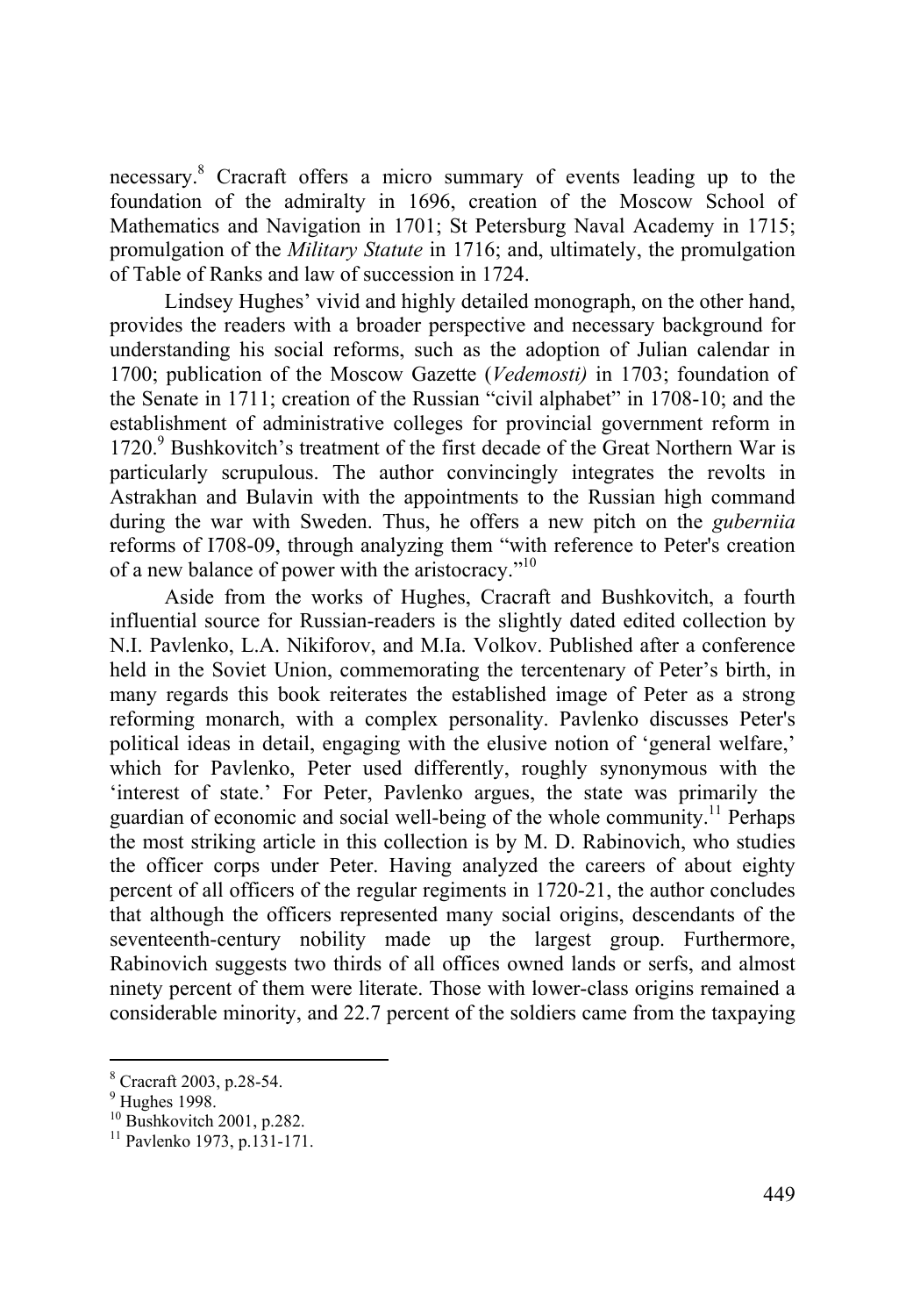classes of society. Rabinovich therefore suggests that Peter introduced the Table of Ranks for reward and preservation. Likewise, T.S. Maikova's study on Peter's "*Gistoriya*" of the Swedish War demonstrates that Peter was not simply a patron but initiator, author and editor of modern Russian historiography.12

For scholars of Petrine reforms, who hold tenures at institutions outside the English-speaking world (where a plethora of secondary literature on Peter the Great is easily accessible) such  $19<sup>th</sup>$  century classics as S. M. Soloviev's *Istoriya Rossii s drevneishikh vremen*, and his apprentice V. O. Klyuchevsky's *Kurs russkoi istorii* still remain as primary tools of instruction.<sup>13</sup> 150 years have elapsed since Soloviev's magnum opus first appeared, and yet his firm belief in historical laws that dictate the precedence of objective over subjective reality renders this book perhaps still more fitting in most academic traditions than more recent ones that fell into the stream of postmodern paradigm. Soloviev's Hegelian position and perception of history as a progressive and dialectic process becomes crystal clear in his full expression on the state and on the lives of great men. This last fact is most evident in his account of Peter I and his great reforms.

Notions of dynastic aggrandizement or Peter's desire to catch up with Europe's military revolution of the preceding century were anachronistic to Soloviev's narrative. Yet his discussion on the two 'warrior kings' (Charles XII and Peter I) indicates that he sees dynastic conflicts between rights of inheritance as the main motor of the Great Northern War. Perhaps what is more important and relevant to our subject in Soloviev's account is that, we can clearly see that in prosecuting the Northern War, Tsar Peter and his government had fully assimilated contemporary European political terminology and associated legal, political and diplomatic concepts. This brings us back to the conventional Westernizer-Slavophile dualism that existed among Soloviev's contemporaries.

When Soloviev was writing his manuscript, Peter was under attack from the Slavophile camp. Obviously, Slavophiles were blaming Peter for having put Russia on the wrong track toward the setting sun (the West rather than the East). A short passage from N.M. Karamzin's *Memoir on Ancient and Modern Russia*, would further elucidate this point. Karamzin, whose central theme was the consolidation of the autocracy and other dynastic considerations, argued that "[Peter's] goal was not only to bring new greatness to Russia, but also to accomplish the *complete<sup>14</sup>* assimilation of European customs…And while

<sup>&</sup>lt;sup>12</sup> T.S. Maikova *Gistoriia Sveiskoi Voiny: Podennaia Zapiska Petra Velikogo*, Krug, 2004.<br><sup>13</sup> Soloviev 1962; Klyuchevsky 1918, lectures 59 through 65.

<sup>&</sup>lt;sup>14</sup> Italics not mine, possibly Pipes's.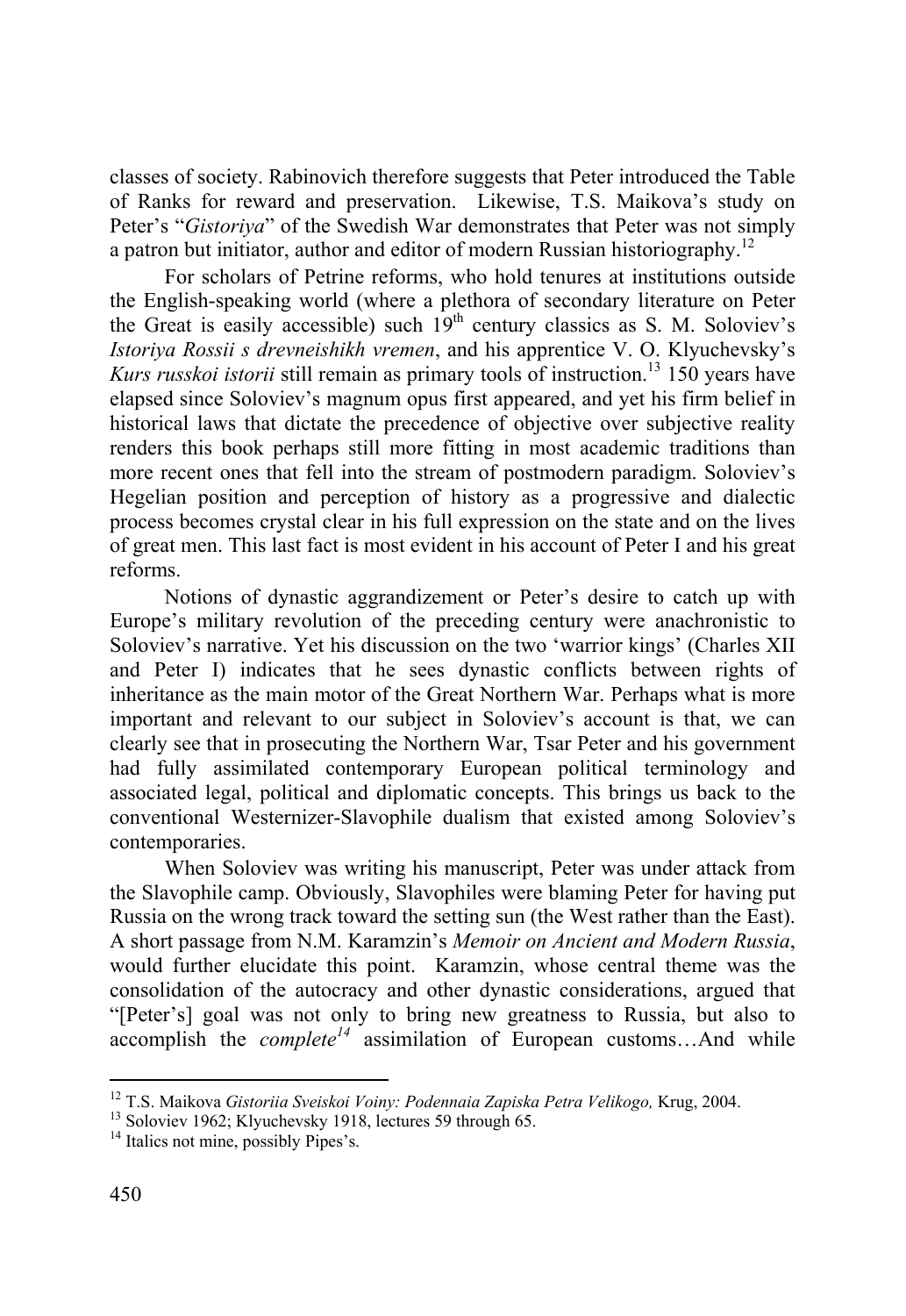extolling the glory of this monarch, shall we overlook the pernicious side of his brilliant reign? Let us not go into his personal vices. But his passion for foreign customs surely exceeded the bounds of reason. Peter was unable to realize that the national spirit constitutes the moral strength of states, which as indispensable to their stability as is physical might."15 Therefore, when Klyuchevsky had read his advisor's discussion of Peter, he thought as if Soloviev was trying to defend Peter "from some unspecified assailants."<sup>16</sup>

Consequently, Klyuchevsky's analysis of the reign of Peter the Great differs in certain respects from Soloviev's. Klyuchevsky's *Kurs russkoi istorii,* which is essentially a collection of his popular lectures on Russia from ancient times to the  $19<sup>th</sup>$  century, challenges the so-called statist school of Tsarist historians.<sup>17</sup> Rather than focusing on the Petrine autoctacy and its role in recasting the Russian society, Klyuchevksy attributed more significance to the socio-economic and environmental factors. He is particularly attentive to the social composition of institutions that emerged during the Petrine reforms, while the country was continuously at war with Sweden and Ottoman Turkey. Without doubt, *Kurs russkoi istorii* is a better read and more incisive than his mentor's work. Nevertheless, we still find at least as many references to Soloviev in secondary literature. This proves K. A. Papmehl's claim that "a century later one rarely meets, in relevant historical literature, a reference to a source which has not been utilized, or at least mentioned by him."<sup>18</sup>

Peter's creation of a modern army, his victory over Charles XII of Sweden, the founding of the Ruling Senate, the Holy Synod, and other state institutions and agencies were all phenomenal achievements in themselves. Briefly quoted in the epigraph, Lomonosov's treatment of Peter the Great is a witness to the great reformer's legacy in the pre-Catherinian period. Peter I remained as the central literary theme of Lomonosov's poems, odes, and orations during this period. Nicholas Riasanovsky suggests that "the index of a single volume of his collected works, the one covering poetry and orations, contains 267 page references to Peter I." Still, Lomonosov's appraisal of Peter I was simple and straightforward, as well as inclusive, and, certainly in line with his established image. $19$ 

Aside from his literary representations, the legacies of Peter the Great remained central in the official ideology and public thought of Catherinian

 $15$  Karamzin 1969, p.120 and passim.

<sup>16</sup> Soloviev 1981, xi.

<sup>&</sup>lt;sup>17</sup> Vasilii Osipovich Klyuchevsky, *Kurs russkoi istorii*, Petrograd, 1918. <sup>18</sup> Soloviev 1981, p.xiii.

<sup>&</sup>lt;sup>19</sup> Riasanovsky 1985, p.31.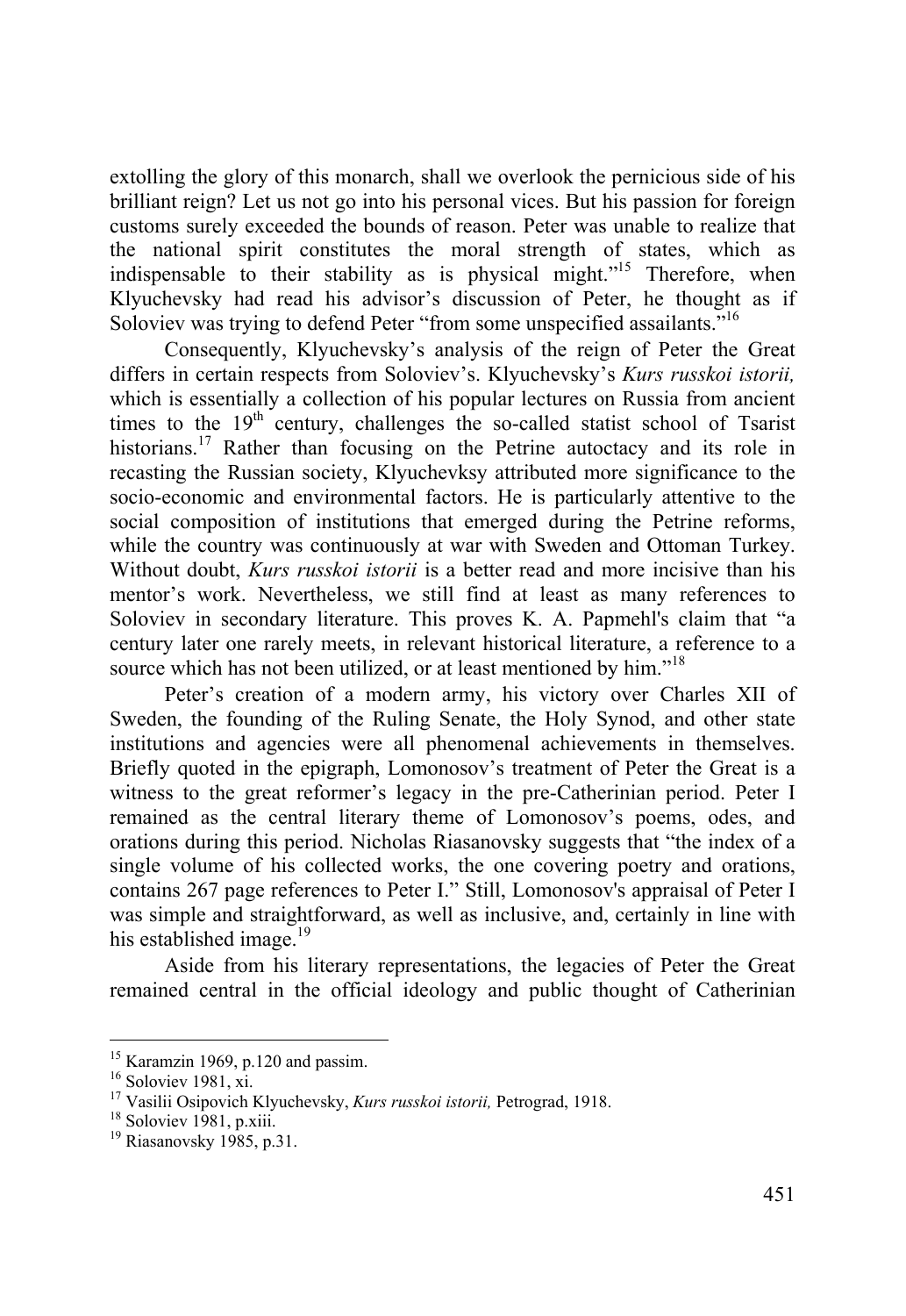Russia. Nor was his image substantially changed. It came to be linked, however, to the newly proclaimed glory of Catherine the Great.<sup>20</sup> Without a proper understanding of the pre-Catherinian political culture, establishing the relationship between Russo-Turkish wars and Catherine's reforms would therefore be a futile venture.

## **Enlightened Absolutism:**

On 28 June 1762, Peter III (Peter the Great's grandson) was deposed by a palace coup. His wife and successor, Catherine II (Yekaterina Alexeyevna), almost instantaneously released several manifestos, adding an even more fervent revolutionary spirit to the festival mood in the capital, where imperial regiments passed by the palace in her support. Catherine announced that Peter III was overthrown for threatening the institutions of state and society by passing arbitrary legislations and introducing alien customs. Catherine's supporters made further declarations to legitimate her claim to the throne. In Carol Leonard words, the coup d'etat of 1762, "with its Augustan imagery, gave to the victors an exhilarating experience with a mythic present."<sup>21</sup>

Scholars of  $18<sup>th</sup>$  century Russian history usually attribute very little, if any, role to Peter III's brief reign, which lasted for less than six months. Peter III typically appears as "brutish, stupid, and generally hopelessly inadequate as a person and as a ruler of Russia," merely contributing another chapter to the long narrative of Russia's deficient sovereigns that succeeded Peter the Great. Nicholas Riasanovksy, for instance, argues that if indeed the great reformer (Peter I) had been "looking down from on high, he had little reason to be joyful about his grandson." $^{22}$ 

Even though Peter III's reign has provoked almost no empirical research, and the record shows no evidence of an especially arbitrary rule, the overwhelming cult of Catherine's personality mechanically leads us to the conclusion that the natural foundation for the study of Enlightenment absolutism in Russia should begin with the latter. Carol Leonard, in her *Reform and Regicide,* eschews these notions and argues that the various manifestos issued by Catherine and her advisors during the immediate aftermath of the coup, have greatly influenced historians' perception of Peter III, and paved the way for a misleading representation of the coup as a genuine elite resistance to an excessively authoritarian regime. 23

 $20$  Riasanovsky 1985, p.37.

 $21$  Leonard, 1993.

 $22$  Riasanovsky 1985, p.35.

 $23$  Leonard, 1993, p.1-10.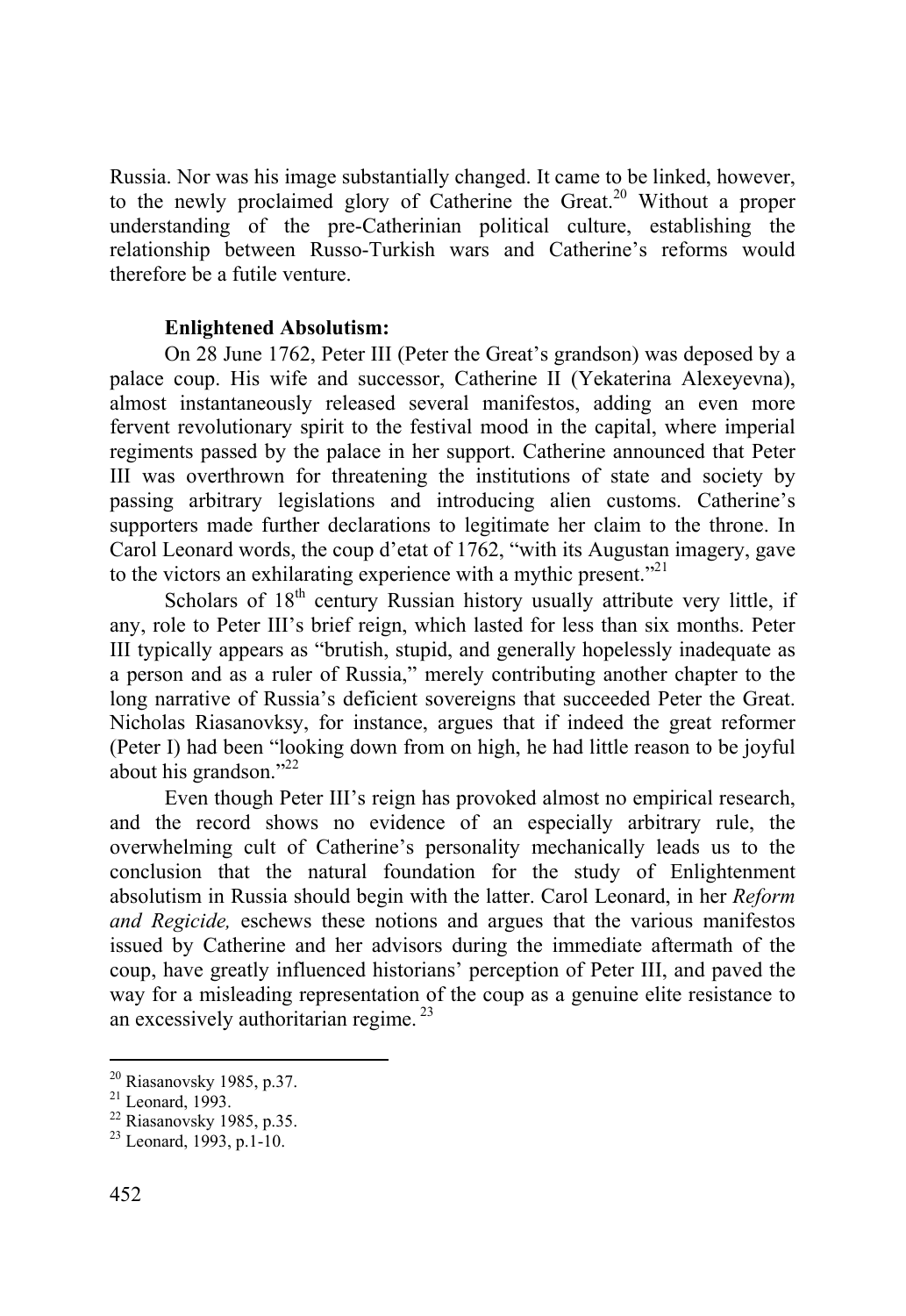Consecutively, the following era of liberalism under Catherine the Great has been viewed as a vehicle of political modernization. In Leonard's view, Peter III too closely adhered to the traditional legislative process engineered by his grandfather and took great interest in European liberal ideas. His reign was an astonishing achievement of the pre-Catherinian Enlightenment, and "a witness to the force of the Petrine imperial idea between 1725 and 1762."<sup>24</sup> On the contrary, N. Riasanovksy adheres to Peter III's conventional image, and adds that Peter III followed Empress Elizabeth Petrovna (apparently quite sincerely) in emphasizing the direct link with Peter I and his absolute devotion to the person and policies of his ancestor, "even when his government was changing those policies."<sup>25</sup>

Peter III bequeathed Catherine with a legacy of reforms that make the first years of her reign seem but a link in the chain between origins and outcomes. Catherine's rationalist vision seemed to reflect the underlying aspirations of most eighteenth century secular rulers in European: mobilization of the economy and expansion of the powers of the state, with awareness that this entailed increasing the ability of the population to pay taxes. In order to conclude the Petrine ecclesiastical reforms, Catherine transferred Church lands to the state (a process in fact Peter III had initiated earlier) and improved state revenues through eliminating overlapping functions between government institutions. She allowed the emancipation of nobles to remain in effect and used it as the basis for her later Charter of Nobility in 1785 and re-promulgated Peter's liberal commercial regulations.

In brief, over the course of one third of a century, something different and unexpected came about in Russia. Catherine II, a former German princess, new Russian Tsarina, without a legal claim to the crown and lacking strong connections or support, managed to rule the vast empire from 1762 to 1796, expanding its borders to farther corners of Eurasia. For the first time since Peter the Great, a Russian monarch made a deep personal impress on the development of Russia, beyond the realm of economy and diplomacy, above the theatre of war, but more notably, on its intellectual and cultural evolution.

In the true sense of the word, Catherine II's enlightened absolutism emphasized Peter I's role as a reformer and benefactor of his subjects, who worked for their well-being, and for the common good. But at the same time she was quite impressed by his military successes on land and on water. Not surprisingly, the valuables captured from the Turks were brought to Peter the

 $2<sup>24</sup>$  Leonard 1993, p. 3.

 $25$  Riasanovsky 1985, p.37.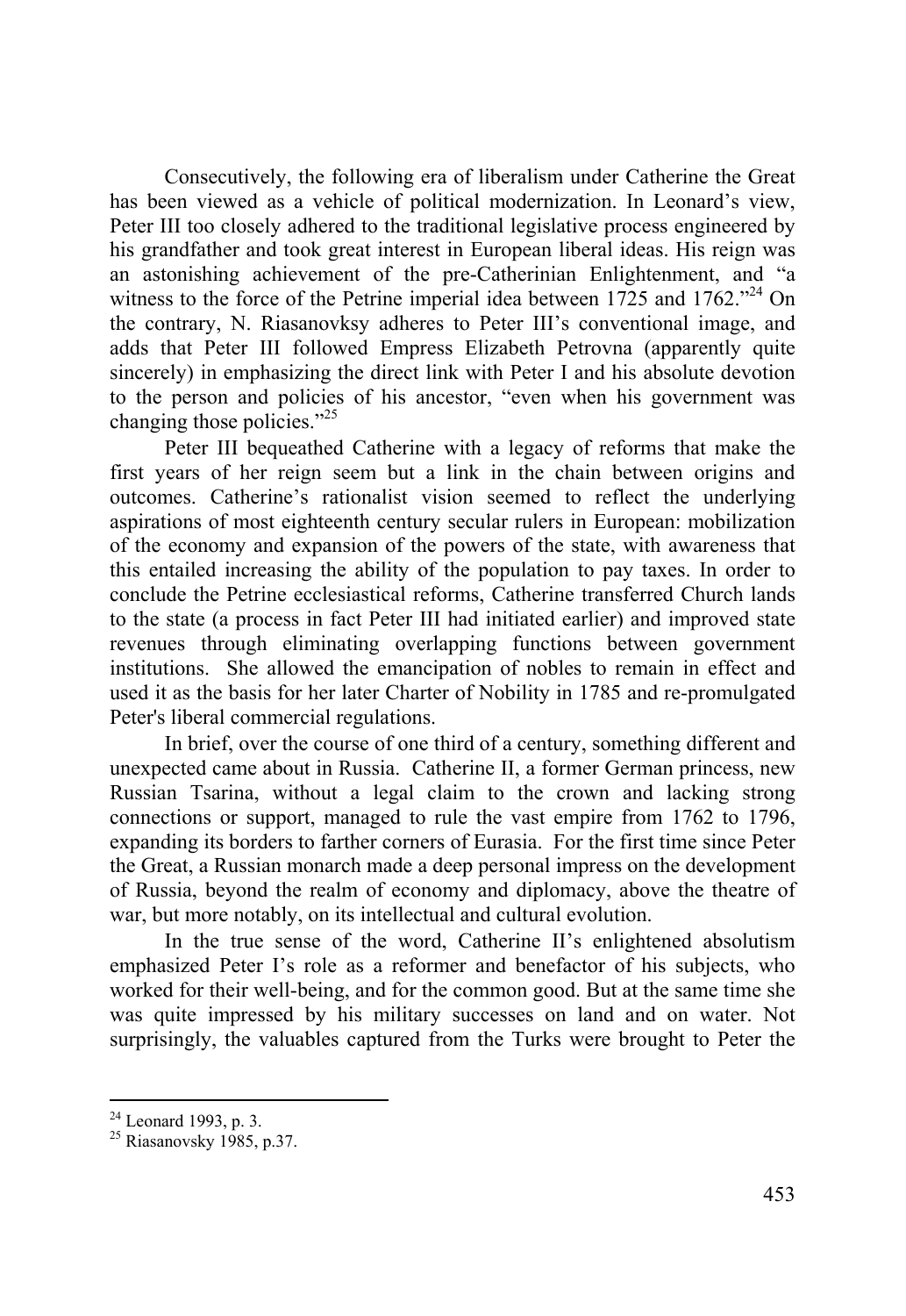Great's tomb. It was especially during the Russo-Turkish War of 1768-1774, that the empress kept referring to her martial predecessor.<sup>26</sup>

One of the major problems that Catherine inherited from the post-Petrine period was Russia's formidable southern frontier, and the Crimean peninsula that rested on its tip. In common with most contemporary rulers, Catherine believed the conduct of foreign policy to be the true "*métier de roi,*" (king craft) and from the onset of her reign she left her advisers in no doubt that she intended to take the decisions by herself.<sup>27</sup> Catherine's solution to the Crimean problem therefore provides some indication of the future direction of her foreign policy, and of the high-handed manner of its execution.

From the Russian point of view, Ottoman control of the Crimea was at least a nuisance and often a danger for Muscovite security. The two mouths of the three most important rivers – the Don and the Dnepr – were located within the Crimean Khanate. More important, Tatar raiders made frequent incursions into lands claimed by Muscovy and carried off thousands of prisoners to be sold as slaves. It was embarrassing and frustrating for a state calling itself the Third Rome to be continuously humiliated by a Muslim neighbor, especially by a state, which was in theory an heir to the Mongol tradition. In the second half of the eighteenth century Catherine II pursued a policy of colonization of the southern Russian steppe-land almost reaching out to the northern Black Sea littoral. So long as the Crimea was under Ottoman control, she feared that such settlements would not be secure. Hence the Turkish declaration of war forced Catherine to the priorities re-assess to be given to her various projects.

On the question of Turkey's defeat and Russia's subsequent annexation of the Crimea, twentieth-century historians have not gone much beyond the works of V. D. Smirnov<sup>28</sup> and I. H. Uzunçarşılı.<sup>29</sup> One reason for this historiographical problem is that the Porte's late imperial frontiers policy has been ignored by historians to a greater extent than the study of the transformation of the Muscovite state into a far-flung multinational empire. The only recent contribution to our existing knowledge of the Turkish side of the story is Virginia Aksan's *Ottoman Wars.<sup>30</sup>* Likewise, Alan Fisher, whose *The Russian Annexation of the Crimea* aged quite well in the field, suggests that from the Ottomans' perspective, the loss of Crimea with the Treaty of Küçük Kaynarca in 1774 was significant for both physical and psychological reasons.<sup>31</sup>

<sup>&</sup>lt;sup>26</sup> Riasanovsky 1985, p. 39.

<sup>&</sup>lt;sup>27</sup> de Madariaga 1982, p.187.<br><sup>28</sup> Smirnov 1887; Smirnov 1889.

<sup>&</sup>lt;sup>29</sup> Uzunçarşılı 1947; Karal 1962.<br><sup>30</sup> Aksan 2007. Also see: Aksan 1993, p.221-238.

<sup>31</sup> Fisher 1970.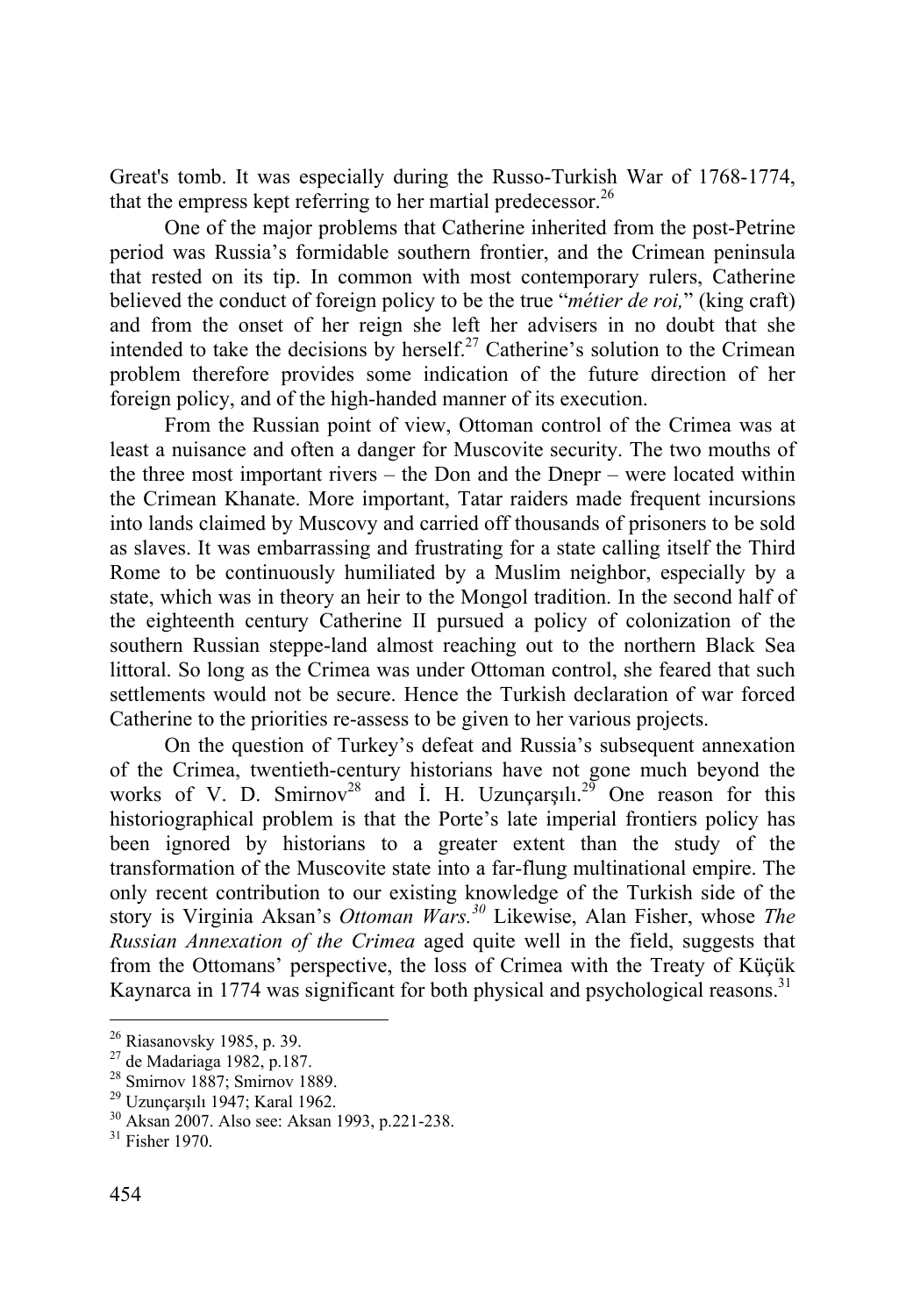Looking at some of the above mentioned sources it becomes possible to draw the following conclusions: In the midst if its so-called period of decline (or as more recently termed, period of transformation through traditional reform) and at a time when conventional means of securing military forces for the army had broken down entirely, the loss of Tatar military forces was crucial. Secondly, no longer could the Ottoman Empire expect a secure northern frontier, for the Russians were now en route to their soon-to-be-built Black Sea fleet. Thirdly, the Russians would now have an easier access to the Ottomans' Balkan provinces, and thus to Istanbul itself. And finally, from the psychological point of view, the loss of Crimea was important. While the Ottomans had been suffering defeats at the hands of the infidels for over a hundred years, Crimean Khanate was the largest Muslim province to be lost.

This last point deserves attention, as it will allow me to draw in some conclusions about the interconnectedness between wars and traditional reforms. Looking at the repercussions of 1774 in the late Ottoman Empire, it is possible to see a picture somewhat analogous to the Russian case. Reactions to the loss of Muslim Crimean Tatars caused a serious turmoil in the Sublime Porte, and led to the emergence of an incipient public sphere, critically debating and ultimately participating in decisions that affected the fate of the empire. The climate and articulation of reform within the Ottoman society therefore emerged after the Treaty of Küçük Kaynarca, particularly after the consciousness of defeat began troubling the public psyche. Once the new-Ottoman elites embraced defeat in Crimea, the prospect and reality of total collapse seemed as a problem that needs to be addressed through reason and secular means. What followed was the regulation or "regimentation" of army and society "as a result of (or as a prelude to) significant military reforms."32 Thinking in broader terms, the outcome of consecutive defeats between 1774 and 1792 (Treaty of Yaş) was the bureaucratization, secularization and rationalization of the Ottoman Empire, from the Sultan down.

The affects of war on Catherine's internal policies had been at least as multifaceted. While Catherine's armies were winning glorious victories over the Turks, and her generals negotiating triumphant peace treaties, she faced the first blow that challenged her domestic authority. This was the *Pugachevshchina* (Pugachev Rebellion, or Cossack Insurrection), in which fifty or so peasant uprisings broke up between 1772-75, under the leadership of a Don Cossack named Emeliyan Pugachev. The Pugachev revolt dramatically brought the deficiencies of the Tsarist provincial administration to the forefront of Catherine's court. Despite the vast number of source material on the rebellion,

<sup>&</sup>lt;sup>32</sup> Aksan 2007, p.180. Another useful source is Hanioğlu 2008.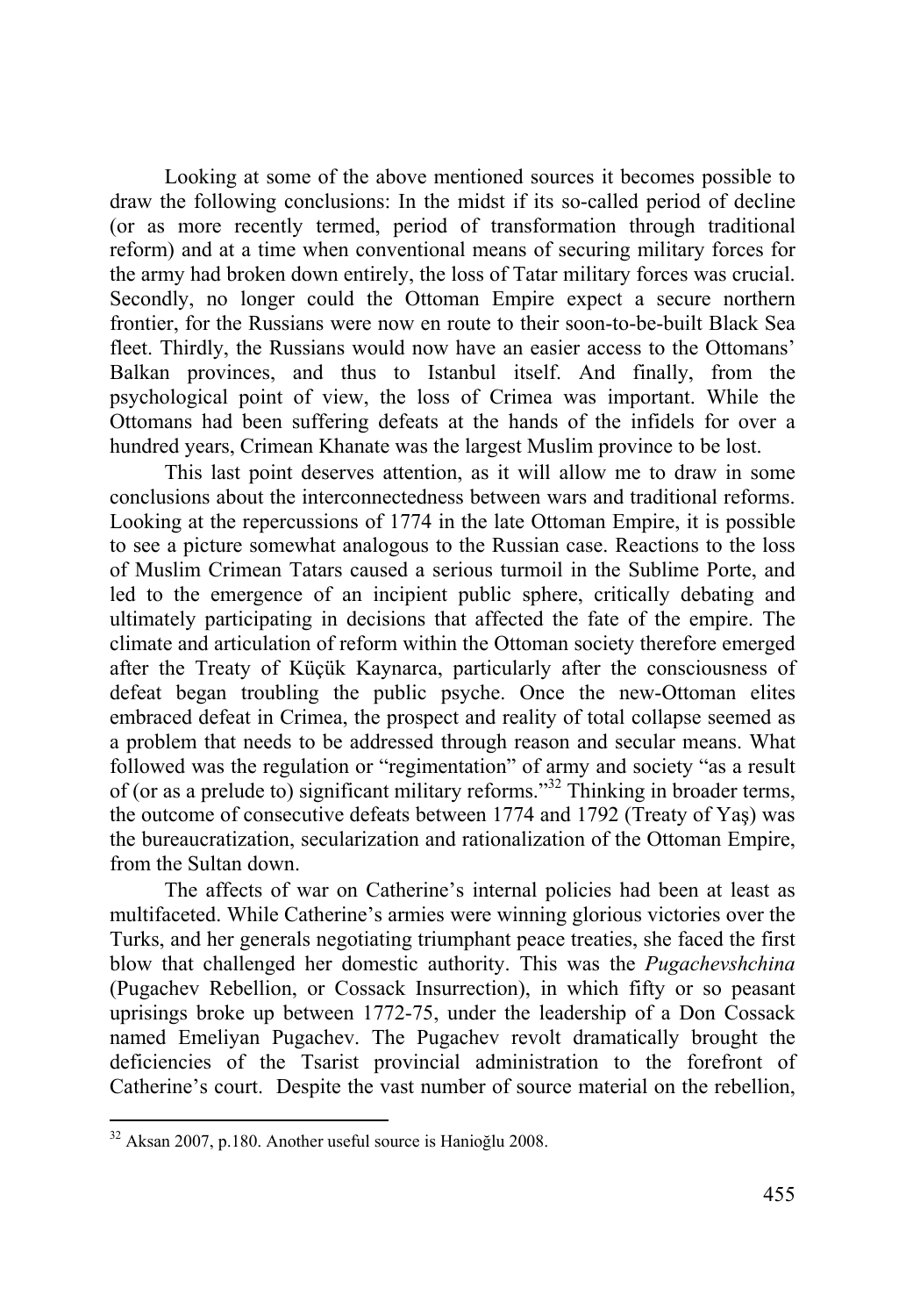N. Dubrovin's *Pugachev i ego soobshchniki* is still the most comprehensive account of the crisis.<sup>33</sup>

In the narrow sense of the word, the immediate affect of the Russo-Turkish war (rather, the peace treaty that concluded the war in 1774), was the breathing space it gave Catherine, which "released her mental energies from the task of prosecuting the war," enabling her to plan a reform of the local administration.<sup>34</sup> Consequently, Catherine divided Russia into provinces and districts according to population statistics, granting each province an expanded administrative, police, and judicial apparatus. Despite the many loopholes in Catherine's new Statute, the complete remodeling of Russia's provincial administration was finished by 1775. Isabel de Madariaga suggests that the inconsistencies in the implementation of the Statute of 1775, "by no means exhausted Catherine's reforming zeal," on the contrary, the existence of such problems were "inevitably the starting point for many of her later reforms."<sup>35</sup>

Therefore the Police Ordinance of 1782, which provided the legal and constitutional framework for public order in the provinces, could be regarded as the continuation of Catherine's experiment with 'enlightened' administrative models for Russia. Likewise, Catherine's Charter to the Nobility (1785), which confirmed the liberation of the nobles from compulsory service, ultimately attempted to organize society into well-defined social groups, or estates, but in the end gave them personal rights that not even the autocracy could infringe. The Charter to the Towns that established self-government of the towns proved complicated and ultimately less successful than the one issued to the nobles.<sup>36</sup> "In light of the French Revolution," Alexander Martin claims, "Catherine's Russia appeared as island of sanity and decency." Therefore her sudden death stunned people like Admiral Shishkov, whose "sun had been extinguished."<sup>37</sup> Catherine's mild and glorious reign of thirty some years had calmed and pleased the Russian people so much that they somehow were all deceived by the illusion that her reign was "entrusted to some good and immortal divinity and would never end."<sup>38</sup> Ideological transformation of the Russian society at the turn of the century happened so appallingly fast that the new outlook of the Russian public caught everyone by surprise.

In his *Romantics, Reformers, Reactionaries,* Martin skillfully conjures up the emotional watershed of the early 19th century in Russia. Francophobes and

<sup>&</sup>lt;sup>33</sup> N.Dubrovin's *Pugachev i ego soobshchniki*, 3 Vols., St.Petersburg, 1884.<br><sup>34</sup> de Madariaga 1982, p.277.

<sup>&</sup>lt;sup>34</sup> de Madariaga 1982, p.277.<br><sup>35</sup> de Madariaga 1982, p.292.

<sup>36</sup> Acar, 2009, p.198.

<sup>37</sup> Martin 1997, p.22.

<sup>38</sup> Martin 1997, p.22.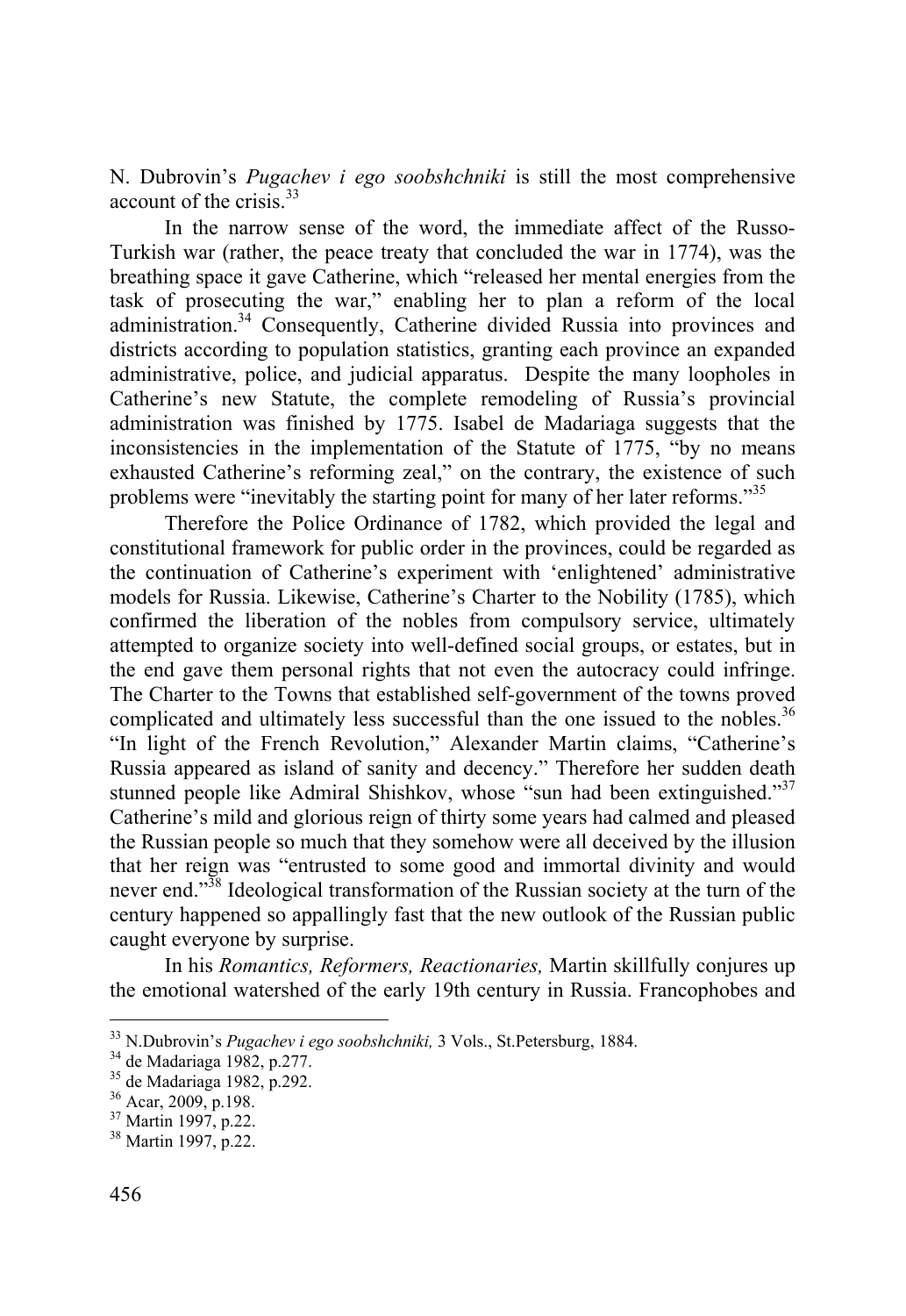Francophiles, romantic nationalists and disillusioned Catherinites all enter the stage at the turn of the century, and, even though, we know the fate of approaching Conservatism in Alexander I's Russia, we are still fascinated by their exciting yet frustrating experience that lead up to the Decembrist Uprising of 1825. Martin highlights a period that is largely neglected in the field since more scholarly attention had been lavished on the great Westernizer-Slavophile controversy of the 1830s. In other words, the first quarter of Russia's  $19<sup>th</sup>$ century had largely been ignored for its so-called lack of 'great thinkers.' Martin's account is therefore instrumental in highlighting the dilemmas that such popular conservative like N. M. Karamzin, S. N. Glinka, F. V. Rostopchin, A. S. Sturdza faced. The author successfully places them in their right historical context; the Napoleonic invasion if 1812 and Alexander's peculiar approach to reforming the autocracy. Taken together, Russia's conservative thinkers influenced and fueled the demand for radical change, which led to the culmination of the Decembrist uprising.

An instructive companion for readers of Alexander I's Russia (or for any part of the 19<sup>th</sup> century) is Andrzej Walicki's *History of Russian Thought*. Walicki is convinced that Decembrists of the age of Alexander I never fully came to terms with the Petrine legacy. Therefore, their plans for political reform were, on the one hand, "imbued with the spirit of eighteenth century rationalism," but "showed the influence of the Romantic movement," on the other.39 In Walicki's view, rarely we find among conservatives, an awareness that principles of the Enlightenment were in fact incompatible with Romanticism. What developed, then, in Russia's intellectual sphere was the notion of a "conservative Russian exceptionalism," rooted in Karamzin's belief in autocracy, Shishkov's concern for Slavic identity, and Sturdza's defense of Orthodoxy. This anticipated "Orthodoxy, Autocracy, Nationality," the slogan to be coined by Uvarov, Nicholas I's education minister.<sup>40</sup>

With this brief synopsis of Russia's intellectual currents between 1792- 1825, the final part of this paper is divided into two parts, chronologically corresponding to the reigns of Nicholas I and Alexander II. I seek to reflect mainly on the existing historiography, to elucidate the relationship between the Crimean War and the ensuing period of Russia's Great Reforms (1855-1881).

## **Contours of Russian Imperial Diplomacy:**

The Crimean War (1853-56) between Russia, Turkey, Britain, France and the Kingdom of Sardinia was the biggest international conflict of the European

<sup>39</sup> Walicki 1979, p.71.

<sup>40</sup> Martin 1997, p.206-207.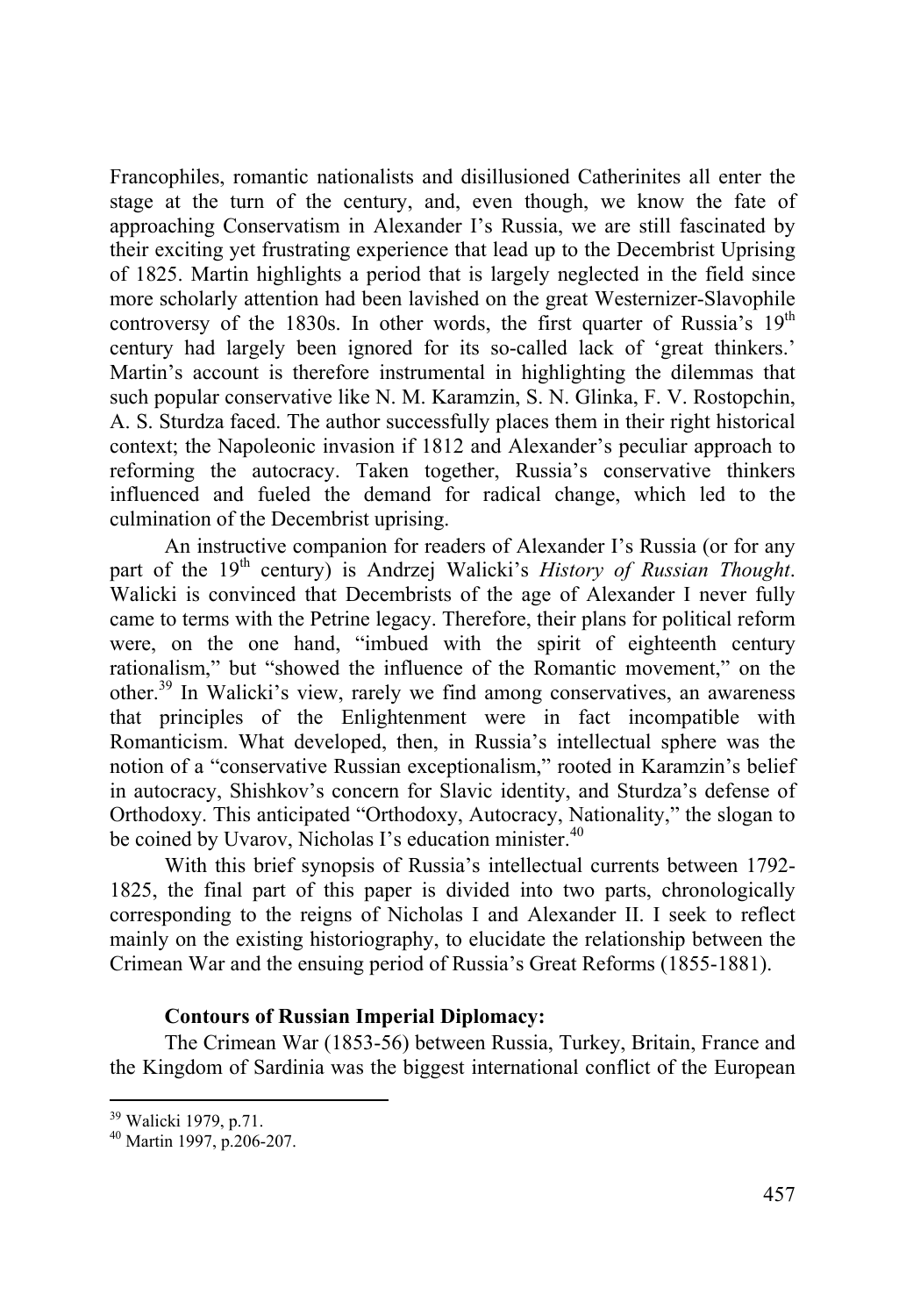powers in the century between the Napoleonic Wars and the World War I. The reasons behind this conflict are related to all the major political stress-points of  $19<sup>th</sup>$  century Europe: The Ottoman Empire, which seemed to be on the verge of collapse; Anglo-French imperial rivalry; the move for national selfdetermination in Italy against Austria; Russia's Mediterranean ambitions; and the struggle of all the imperial powers for influence over an unstable Middle East. Crimean War indeed offers a microcosm of 19th-century Great Power diplomacy itself.

A brief survey of the recent historiography on the Crimean War might shed some light on the international context of the Crimean War and the role Russian expansionism played in its outbreak. David Goldfrank, in his *The Origins of the Crimean War* (1994), admits that responsibility for the War lies decisively with the individual political leaders who could have prevented it, and that other economic factors such as the breakdown of the Concert of Europe after 1848 indeed created a climate favorable to the outbreak of an international conflict.41 Goldfrank also underscores Nicholas I's role in bogging Russia down in the controversy over the Christian subjects of the Ottoman Empire. For Goldfrank, Nicholas's insistence in the Palestine business appears to be the unnecessary. Likewise, Ann Pottinger Saab, in her *The Origins of the Crimean Alliance* (1977) argues that Napoleon III was interested in the war not so much for protecting the title of 'sovereign authority' in the Holy Lands, but particularly because he wanted to fend off the Russians from attacking the Ottomans.42 In a similar vein, Norman Rich, in his *Why the Crimean War?*  (1990), suggests that Britain's main concern was to contain Russian expansionism.43 Paul Schroeder, in his *Austria, Great Britain and the Crimean War* (1973) also suggests that it was Nicholas I, who was at fault because he challenged France and Britain over something that ultimately Russia did not desperately need.<sup>44</sup>

Even though the above-cited works successfully place the Crimean War in its right international context, perhaps due to the authors' broader ambitions and agendas, they seem to underestimate the underlying motivations of the actual dramatis personae in this conflict – the Russian and Ottoman empires. They attribute Nicholas's attitude towards the Orthodox Christians in Turkey to the foreign policy designs of Sergei Uvarov's (minister of education) rubric of

 $41$  Goldfrank 1994.

<sup>42</sup> Saab 1977.

<sup>43</sup> Rich 1990.

<sup>44</sup> Schroeder 1973.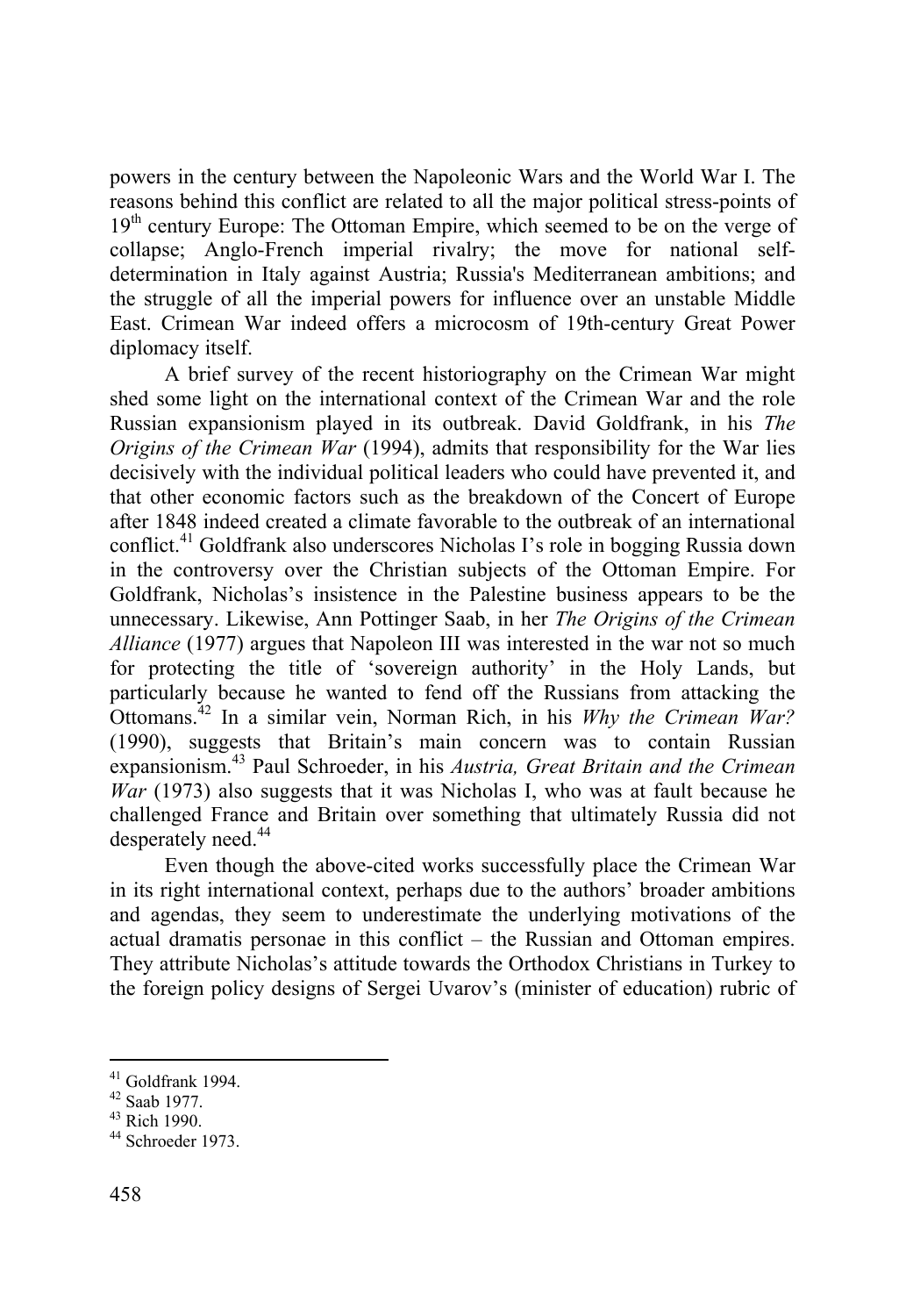'Official Nationality.'45 For a better understanding of Russia's entanglement in the Crimean War we therefore need to turn to a different set of sources.

Nicholas Riasanovsky, in his *Official Nationality in Russia*, offers a more viable explanation. Riasanovsky argues that throughout the 1830s and 1840s Tsar Nicholas I "continuously refused to profit by unrest in Turkey, insisting that all subjects of the Sultan, regardless of religion or nationality, must obey their legitimate ruler."46 Even in the Danubian Principalities, which Russia probably could have annexed on more than one occasion, Riasanovsky suggests that Nicholas respected Turkish sovereignty. In brief, the conservative attitude of Nicholas I was largely led by legitimist concerns, which formed an integral part of his foreign policy. This, then, brings into mind the obvious question: When and how did Tsar Nicholas I resumed his predecessors' predatory policies towards the Sick Man of Europe?

Various hypotheses have been offered to explain this "striking turning point" of Russian policy in the Near East. For Riasanovsky least convincing is the claim that Nicholas I finally decided to side with the Pan-Slavists in 1854. Philip Moseley's *Russian Diplomacy and the Opening of the Eastern Question in 1838 and 1839* (1934) advances the currently established assumption in the field. In 1838, Nicholas I believed that his forces were fully prepared to carry out a decisive military action in Turkey. But he also knew that occupation of the Straits, with or without the Sultan's consent would have certainly provoked a counter-offensive, both diplomatic and military, on the part of Britain and France. He therefore decided to diminish the danger of concerted action through playing on the many disagreements between Paris and London.<sup>47</sup> Ultimately,

<sup>&</sup>lt;sup>45</sup> This is a tri-partite formula (Orthodoxy, Autocracy, Nationality) designed as a new slogan for the development of Imperial Russia. These three terms became the main ingredients of a doctrine that dominated Emperor Nicholas I's reign. Scores of periodicals and books were published during Uvarov's term, aiming to propagate these three principles within the entire Russian school system. The idea was to sustain modernization in Russia without falling back on blind Europeanization efforts or revolutionary movements. The first component, Orthodox faith (*pravoslavie*), was instrumental in indoctrinating obedience to autocracy (the second principle), but also constituted the foundation of the Russian spiritual, ethical, and cultural life as a unifying factor in the nation.<sup>45</sup> Absolutism (*samoderzhavie*) implied that Russia should avoid revolution through the enlightened leadership of a tsar. The third term in the tripartite formula (*narodnost*) was perhaps the most original, but also, the most ambiguous. Much like the public ambivalence towards Mahmud II and Abdülmecid's official nationality policies the broad idea of nationality had just become fashionable among the Russian intelligentsia, but there was no clear-cut definition for it. (Source: Whittaker 1984, chapter 6).<br>
<sup>46</sup> Riasanovsky 1969, p.262.<br>
<sup>47</sup> Moseley 1934, p.47.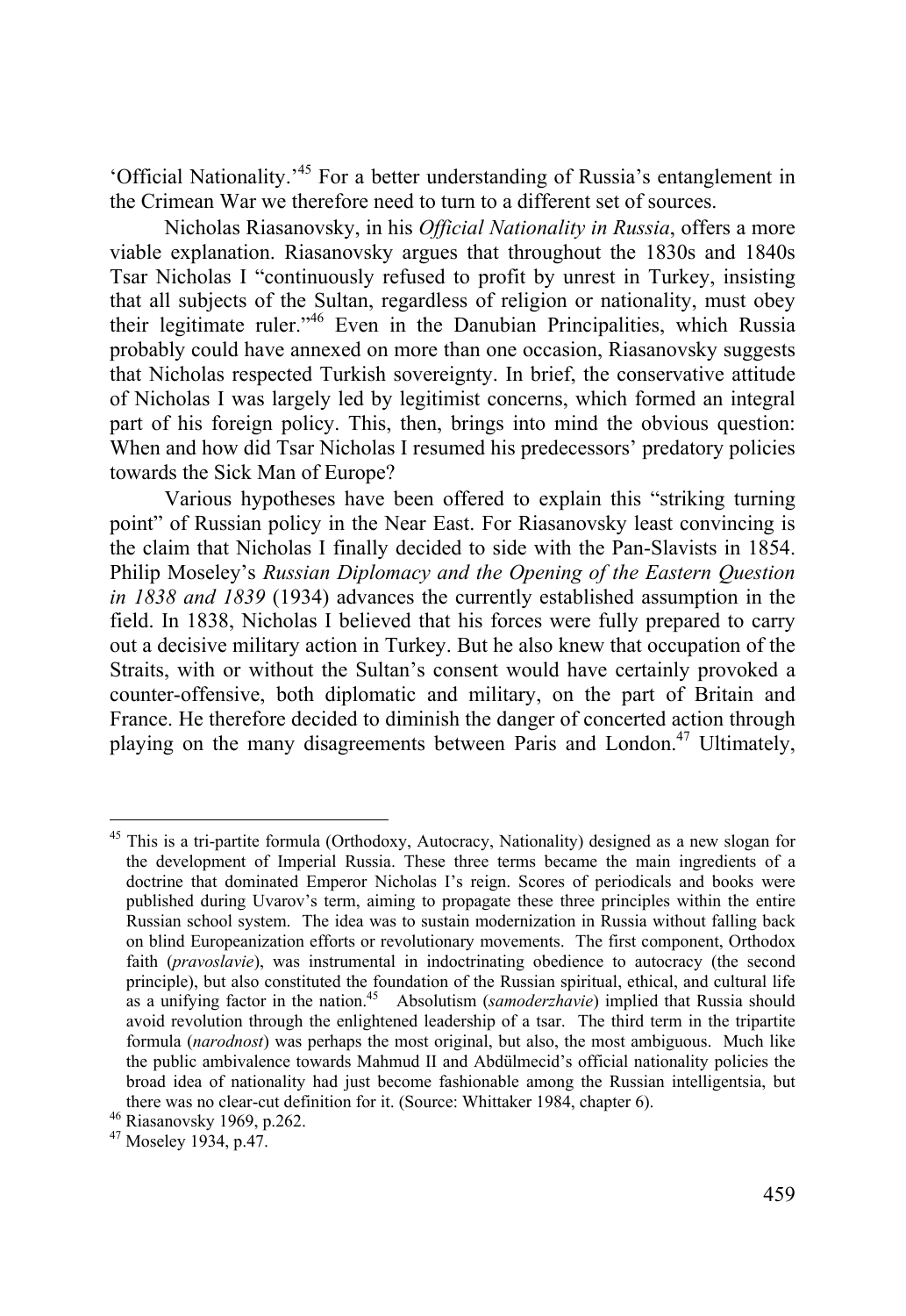Nicholas got himself and the Russian diplomacy bogged down in the Eastern Question between 1839 and 1854.

Historians have long held that when Tsar Liberator, Alexander II, initiated his Great Reforms in the immediate aftermath of a war that displayed Russia's innate backwardness, it was already too late. Before looking at the Great Reform Era as largely a consequence of military defeat in 1856, we should first consider whether this last argument is actually valid. In his highly instrumental article on Nicholaen bureaucracy, Sidney Monas argues that "if it was Peter who shaved the beards, it was Nicholas who introduced the uniform and in general the standards of the military parade-ground, to the civil service." $48$  Indeed, if we understand the process of bureaucratization in Russia the same way as Max Weber used the term *Rationalisierung* as a synonym for modernization, it implies Westernization, "with an attendant depersonalization of administration – uniformity, abstraction, a rationalized subordination and discipline."49 It therefore becomes possible to argue that Nicholas did not really fail to see the need for change or that he actually did probe the possibilities for major new developments in the realm of education, in the building of railroads, or in the modification and eventual abolition of serfdom. As Monas suggests, to all such enterprises, however, "Nicholas' Minister of Finance, the somber Count Kankrin, invariably replied that it could not be done, and Nicholas, although he disagreed with him and overruled Kankrin on a number of projects, in the long run, and basically, acquiesced."50

In a similar vein Walter Pinter suggests that the two major developments in Nicolas I's economic policy outside the agricultural area, monetary reform and railroad construction, oddly enough were undertaken with no intention of changing the general economic situation. The first was a technical problem and was carried out in a way that did not affect the total stock of money. The potentially momentous decision of beginning railroad constructions, on the other hand, was made on the narrowest fiscal grounds and almost nothing was said of its positive impact on the economy.<sup>51</sup>

Without doubt, when Alexander II assumed the throne in 1855, shortly after ending the Crimean War, he inherited a plethora of problems from Nicholas I's reign. Secondary literature on the Great Reforms is vast. Two books that stand out in an exponentially growing record of publications are

<sup>48</sup> Monas 1970, p.268-281; here, p.270.

<sup>49</sup> Monas 1970, p.269.

<sup>50</sup> Monas 1970, p.275.

<sup>51</sup> McKenzie Pinter 1967, p.253.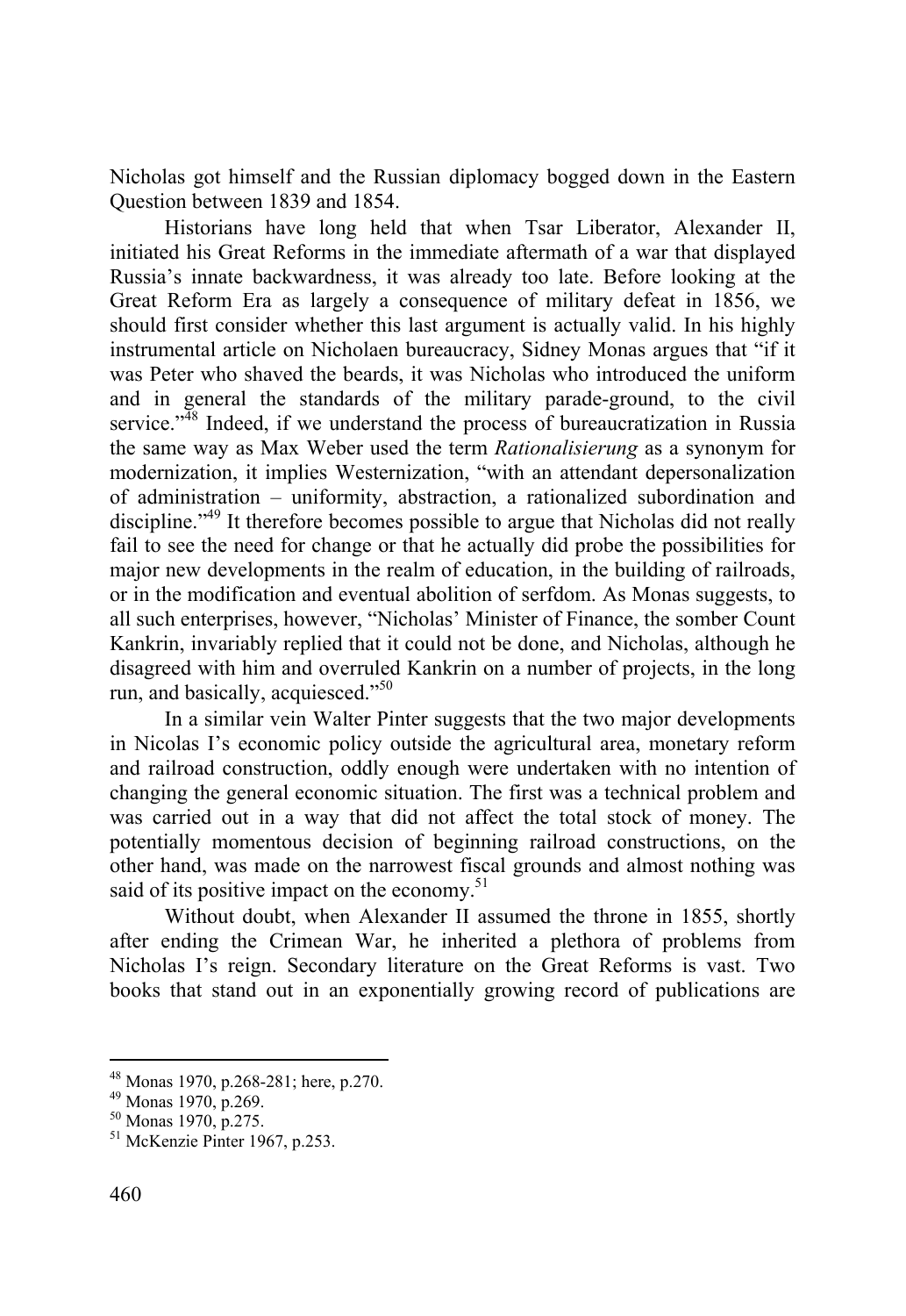Bruce W. Lincoln's *In the Vanguard of Reform,* and Ben Eklof's (et.al.) edited collection *Russia's Great Reforms.*

Lincoln's monograph<sup>52</sup> almost instantly became a classic in the field. The main thesis of Lincoln's enlightened bureaucrats is that the pre-history of the Great Reforms during the reign of Nicholas I is a key to understanding the reforms themselves. Lincoln also argues that the enlightened bureaucrats have remained as a distinct minority at all times and that their success, both before and after 1855, depended upon a number of factors- experience, ideology, institutional position, support of the tsar etc. Lincoln's conclusions are quite revealing; he suggests that the enlightened bureaucrats ultimately "failed" because elements within autocracy were hostile to their efforts to renovate Russian political culture and institutions, and because the reformers were quickly removed from their power bases in key ministries.

A second useful source on Alexander II's reign is Ben Eklof's (et.al.) edited collection *Russia's Great Reforms*. 53 Larissa Zakharova's Soviet 'revisionists', sets the tone in the opening paper: "Overcautious and contradictory from the outset, as soon as the reforms were enacted, they were snatched from the hands of their creators and delivered over to their enemies to be implemented."<sup>54</sup> In consequence, many of the reforms represented less of a break with the past than appears at first sight. In the economy, for example, Peter Gatrell shows that diversification and development began well beforehand and continued afterwards: the decline of possessional factories, the increasing use of wage labor, the steady growth of cottage industry. In some respects the reforms actually impeded development, for example by imposing new economic burdens on the peasants, and by strengthening the administrative and economic role of the land commune. Nevertheless, the reforms did inaugurate a critical change in the attitude of the government, now more sensitive to the need for modern financial institutions, agrarian reform and railway construction.

Nevertheless, it was in the field of foreign policy, as W.E. Mosse pertinently described in his *Alexander II and the Modernization of Russia,* that in the latter years of his reign, Alexander II faced the greatest challenge.<sup>55</sup> Tsar Liberator, as he was once called, Alexander II failed to control the more explosive forces in Russian society, which demanded further expansionism; the same forces Alexander himself had unleashed through his earlier reforms. In Mosse's words, "in his dealings with the representatives of Russian

<sup>52</sup> Lincoln 1982.

<sup>53</sup> Eklof 1994.

<sup>&</sup>lt;sup>54</sup> Eklof 1994, p.32-33.

<sup>55</sup> Mosse 1958, p.119-124, and passim.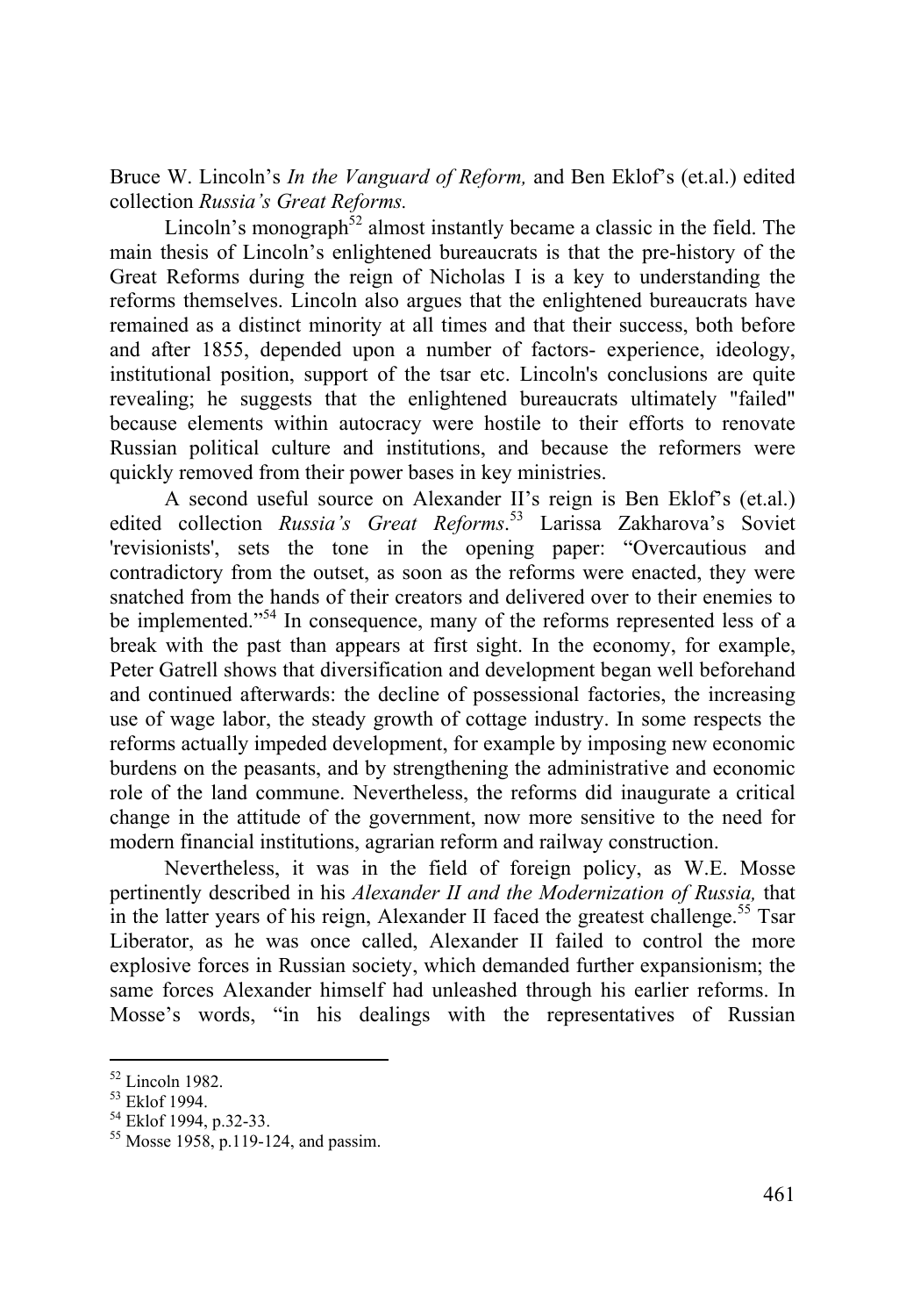expansionism showed in the fullest measure the ambiguity and weakness characteristics of so many of his undertakings."56 Essentially, the Tsar's approach to glitches in diplomacy and imperial security had been cautious and based on a predominant urge to avoid conflicts and wars. Since Russia needed a prolonged period to heal its wounds after the Crimean War, few were aware of this much needed recuperation period more than Alexander II. But this cautious policy failed to satisfy the ever-growing demand for expansionism in the critically debating public sphere.

As mentioned earlier, the outcome of the Russo-Turkish Wars between 1767 and 1790 was the emergence of a critically debating public sphere in the Ottoman Empire. I have also argued that this picture of the Ottoman society was analogous to their Russian counterparts (see page 11). Indeed, a similar situation occurred in Russia after 1856; the transformation of the Russian society until 1854, characterized by rapid urbanization and the emergence of literate masses, generated an unprecedented demand for continuous reforms. It was ultimately the emergence of a newspaper consuming public, which permanently altered the Russian printing industry, creating new genres for the different segments of the society. After 1856, these new trends coalesced into a body of what we may call the Russian public. The insularity of village life in Russia ceased with the gradual dissemination of popular printing products such as the boulevard press. Independent channels of knowledge production encouraged people to imagine themselves in relation to a larger world "and to ponder what it means to be Russian within that world."<sup>57</sup>

As Joseph Bradley suggests in his *Muzhik and Muscovite,* "like a prism that scatters rays of light, urbanization as an object of study reveals a broad spectrum of problems confronting a society in the process of modernization."<sup>58</sup> The gradual commoditization of newspapers through advertisements after 1856 was welcomed by a broader and much diverse group of clients, fundamentally changing the readers' roles in what could be termed as the Russian public. Ultimately, different newspapers with different audiences, positioned themselves on a wide array of ideological factions ranging from conservative to liberal.

In a similar vein, Daniel Brower suggests that the Russian national press "set ambitious cultural objectives, [and] offered an encapsulated version of a 'newsworthy' world that extended far beyond the mundane events and ordinary

<sup>56</sup> Mosse 1958, p. 119.

 $57$  Steinberg 1992, p.214.

<sup>58</sup> Bradley 1985, p.4.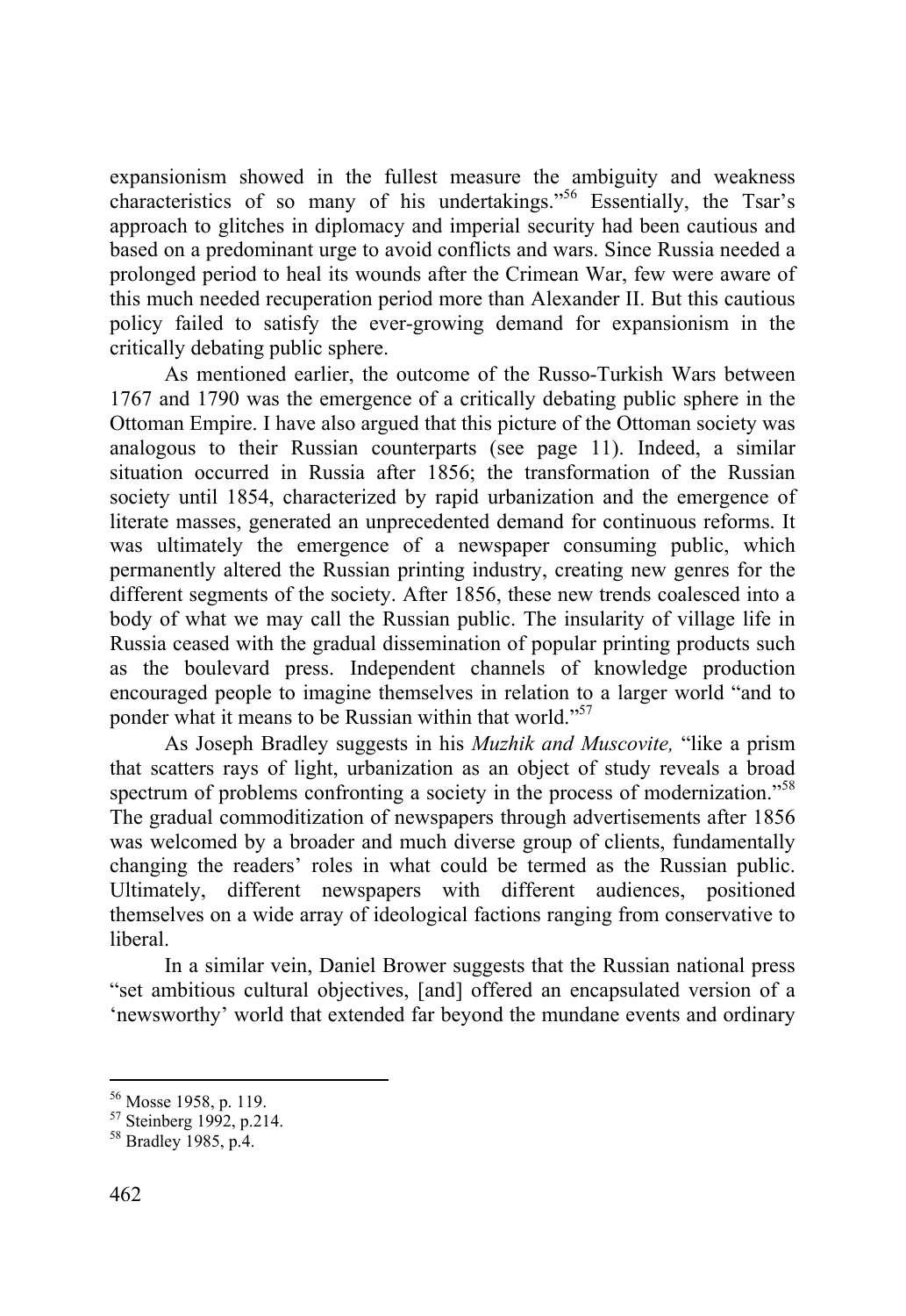practices." 59 The emergence of a 'penny' or 'boulevard' press in Russia after 1856 was based on "the commercial formula of low prices, mass sales and advertising," and soon became a "key ingredient in setting the tone of public opinion." The Russian public opinion (*obshcestvennost*) was particularly shaped by the sensational journalism and Pan-Slavist propaganda of the boulevard press during the War against the Turks in 1877.

Jeffrey Brooks, in his *When Russia Learned to Read,* defines this new Russian public as a "more fluid society," which was an outcome of "the gradual erosion of pre-modern social and legal constraints including the division of the population into corporate groups, such as the gentry, clergy, merchants, lower middle classes (*meshchanstvo)* and the peasants."60 The inclusion of the *meshchanstvo* ultimately brought a new popular culture to the forefront of the Russian social life. Unlike the daily papers, which appealed to those with a more modern and cosmopolitan taste, the new popular reading materials soon became widespread in both villages and urban areas, securing a wider audience. Despite the abrasion of the dividing line between villages and urban centers, the Russian reading public was dichotomized within mutually excluding low and high cultures. In Brooks' words, "the appearance of the commercial literature signified a kind of cultural diversity that was new for Russia:" something, which the national press of the educated masses found difficult to absorb.<sup>61</sup>

Despite the gradual dissemination of commercial literature after the Crimean War, the so-called 'learned' or 'literary-political' journals managed to keep high subscription rates. They were able to so through debating and redefining popular notions of imperial unity as national unity. Therefore, I would argue that it is possible to see a Janus faced idea of nationalism in the minds of post-Crimean Russian columnists.

Dostoevskii's publisher, Mikhail Nikiforovich Katkov, belongs in this category. Shortly after the war in 1856 he founded the 'thick' journal *Russkii Vestnik* and, in 1863, became the editor of the widely circulated newspaper, *Moskovskie Vedomosti*. A highly interesting article by Andreas Renner discusses "why and by what means Katkov succeeded in redefining traditional imperial unity as national unity, albeit one yet to be achieved," and what exactly he meant when he evoked the idea of the Russian nation  $62$ 

<sup>59</sup> Brower 1990, p.170-171.

<sup>60</sup> Brooks 1985, p.xiii.<br><sup>61</sup> Brooks 1985, p.295. Jeffrey Brooks further suggests that the educated Russians, who condemned the popular commercial literature, actually "feared that it would hasten the deterioration in the values and character of the lower classes." (Source: Brooks 1985, p.291). <sup>62</sup> Renner 2003, p.659.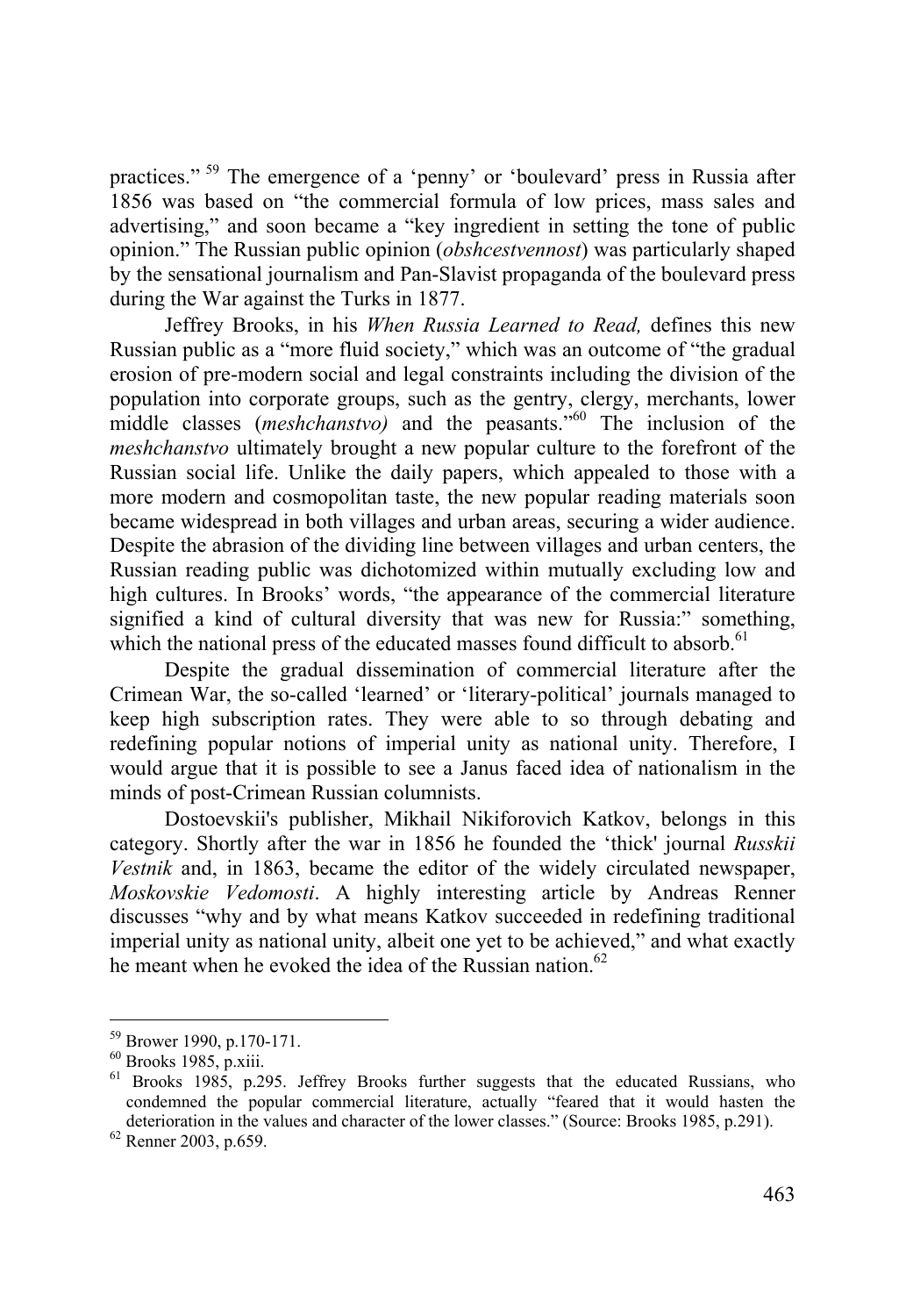Renner argues that Katkov deserves renewed attention for several reasons; first and foremost, Katkov was "an ideologist of reformist autocracy" and "an advocate of modernization from above," during the reign of Tsar Alexander II. $<sup>63</sup>$  Renner further suggests that, far from supporting an aggressive</sup> or bigoted philosophy of political oppression, Katkov's nationalism was intrinsically linked to the reforms of Alexander II, which he had seen "as a blueprint for overcoming the backwardness laid bare by the Crimean War."<sup>64</sup> The educated reader of the 1860s should therefore recall the centrality of the nationality question in that remarkable decade, even though, after the Crimean War, some of the controversial issues faded against the expectation of reforms.

It is hardly coincidental that following the devastating defeat of 1856, what emerged was a quest for consolidating imperial power over the remote corners of the vast Russian Empire. Since the reign of Alexander II (1855–81) many politicians and intellectuals began to hope that Russia could be turned into a nation-state with a particular type of social, political, and, maybe, even cultural cohesion, rooted in a common historical experience of living together. Different policies aimed at integrating Russian and non-Russian into a single nation (*edinyi narod*) were proposed, of which cultural and administrative Russification was just one form of nation-building, based on an ethnic perception of national community. Nicholas Riasanovsky suggested that "the studies of non-Russian peoples of the Russian empire and of the relationship between these peoples and the Russians in the late imperial period" directly contributed to the development of the ideology of Eurasianism in the 1920s, which conceived of Russia-Eurasia as a separate world, neither European nor Asian $65$ 

This last point relates closely to Dominic Lieven's hypothesis on late imperial Russia's peripherality concerns and attempts to preserve traditional supra-ethnic sources of identity and loyalty. Until the Crimean War, the Tsarist polity was more a dynastic and aristocratic empire than an ethnic Russian one, and "in some respects, the core Russian population was worse exploited than peripheral ethnic minorities."66 The incorporation of non-Russian aristocracies into the Russian imperial elite, "whose own identity was in any case being transformed by Westernization," was a crucial element in the maintenance of the empire. Moreover, the regime never really had a strictly coherent nationality policy for dealing with the non-Russians. In Lieven's view, an empire that

<sup>&</sup>lt;sup>63</sup> Renner 2003, p.660.

<sup>64</sup> Renner 2003, p.661.

 $65$  Riasanovsky 1972, p.29.

<sup>66</sup> Lieven 2006, p.20.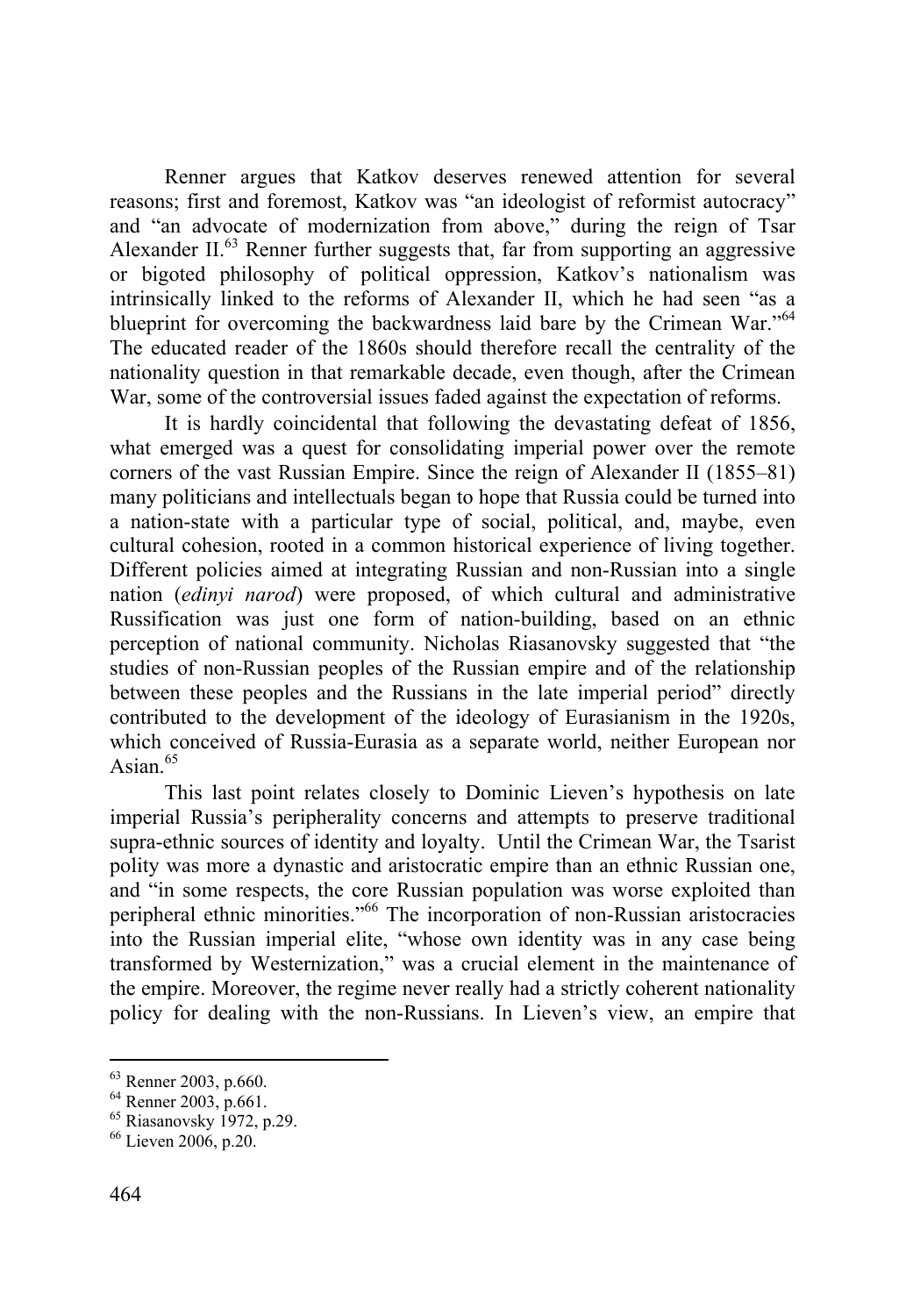attempts to govern "Balts, Kyrgyz and Ukranian in a similar fashion would not have lasted long."

## **Conclusion**

With the annexation of Crimea in 1783 and subsequent Russian campaigns in the Caucasus and Central Asia, a Muslim question haunted the Tsarist regime by the middle of 19<sup>th</sup> century. Evidently, Islam began to provoke certain anxieties among the Russian elites about political loyalty and social integration. Even conservative figures estimated a diverse population of some 20 million Muslim subjects, which was beyond the Ottomans' Muslim population.67 This situation made the Ottoman sultan a potential threat to the domestic order. In an era when the Ottoman sultan Abdulhamid II asserted himself as the caliph of all Muslims, the Ministry of the Interior in St. Petersburg warned local Russian police to monitor Muslim subjects for signs of sympathy with the "idea of a world-wide Muslim kingdom with the sultan at the head" and for evidence that they "pray for the former, and not for the Sovereign Emperor."68 Consequently, in late imperial Russia, a widespread fear of emerging nationalism of the minorities co-existed with the view that it did not pose any threat (even long-term) to the country's unity.<sup>69</sup> The position which academic Orientalists started to advocate in the post-1856 period was in many ways similar to *korenizatsiia*, the policy of promoting indigenous cultures and elites, pursued by the Bolsheviks in the  $1920s$ .<sup>70</sup>

The same argument could be made for contemporary Russia. There is a substantial amount of bewilderment amongst specialized western academics when it comes to adequately describing the Russian variant of imperialism. This problem contributes to the stereotype, still found in western literature, that the expansionism of the tsarist empire, much like Russia today, was due to a natural law of Russian history. As Dietrich Geyer points out, "the problem of imperialism gets lost in the old cliché about the Russians' unbridled drive to expand and dominate the world."<sup>71</sup> Henry Kissinger's oft-cited theory of Russian expansionism (quoted in this paper's introduction) is a testimony to the ubiquitous misperception amongst even the most learned western observers. As the friction between the autocratic Russian Empire and the liberal European public opinion grew over the past two centuries, this misperception passed from

 $67$  McCarthy 1983.

<sup>68</sup> Crews 2006.

<sup>&</sup>lt;sup>69</sup> Sanborn 2001, p.93–110; Weeks 1996; Geraci 2001.<br><sup>70</sup> Tolz, 2005, p.143.

<sup>71</sup> Geyer 1988, p.5.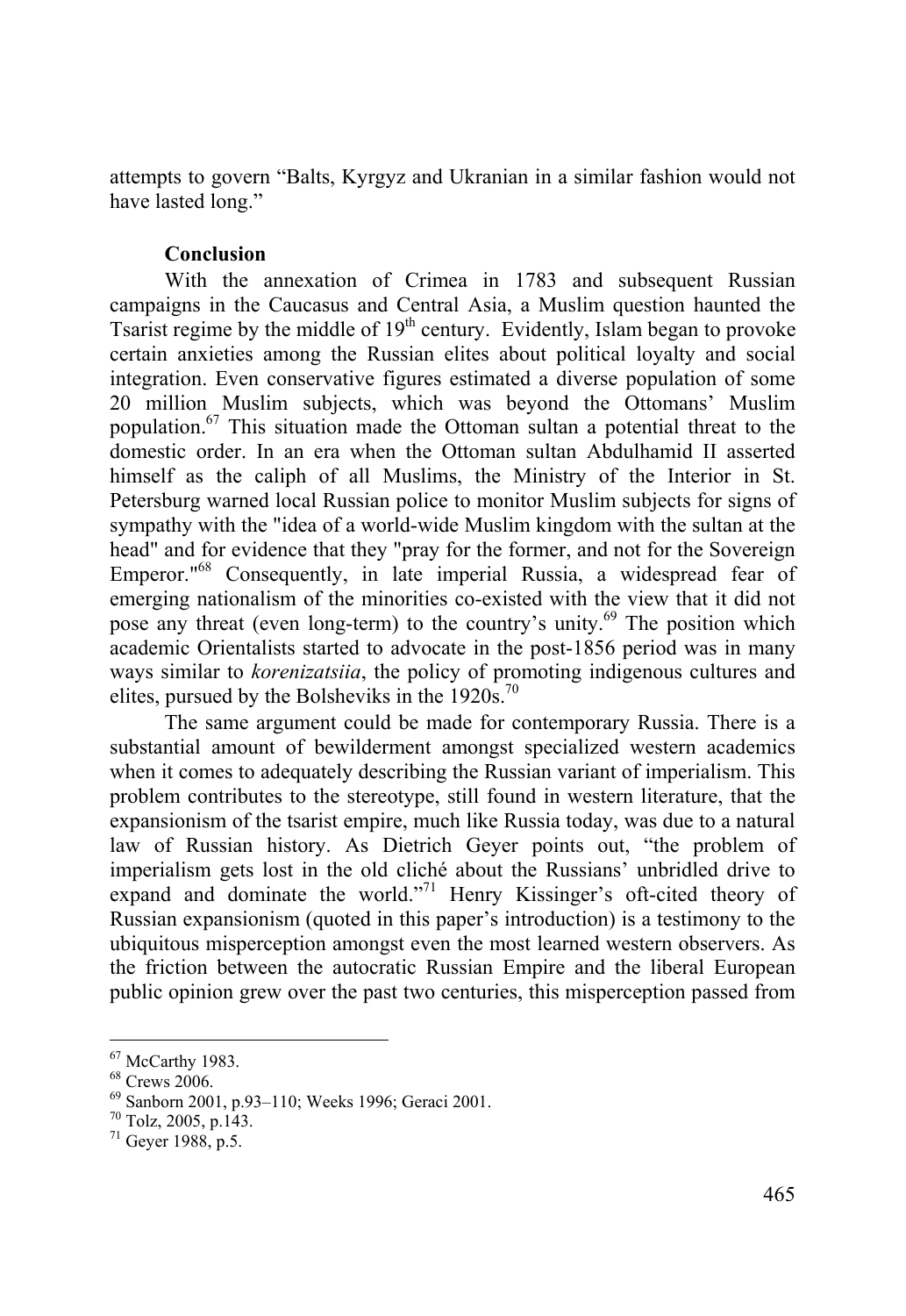generation to generation in such exaggerated forms as the growth of Russia "by ninety square kilometers per day since the time of Peter the Great."72

In retrospect, many historians and biographers of Russian monarchs unwittingly contributed to this misperception. Only a handful recognized that Peter I, Catherine II and Alexander II gradually came to terms with the problem of concurrently being absorbed by foreign affairs and domestic reforms. Robert Massie, the famous biographer of Peter the Great, belongs to that small group of historians. Massie argues that while the nature and sequence of Peter's early reforms were dictated by war and the need to finance campaigns, he quickly realized problems of micro-management without a boyar council as an autocrat.<sup>73</sup> Hence came into being the modern Senate in 1711, on the eve of the disastrous Pruth Campaign, in order to deal with domestic reforms and administration. Likewise, Isabel de Madariaga, in her biography of Catherine II suggests that the success of the Russian Empress lies in her ability to separate the realms of civil government and the military. Even though, the separation between the civil and the military remained during the reigns of Paul and Alexander I, as Madariaga contends, the supremacy of the military over the civil ultimately revived and "gave its tone to Russian society, the paradomania which reached its apogee under Nicholas I."74

With the advance of the  $19<sup>th</sup>$  century, the gap between Russia and the West grew larger, and the Russian autocracy took on a new form until the Crimean War, which made it clear that someone needed to readjust the intricate balance between the military and civil reforms. That someone was Alexander II, whose accession to the throne was a timely phenomenon, which probably gave the Russian autocracy a breathing space between 1855 and 1881. It is here that we come back to the oft-cited question: If the seeds of Russian autocracy's tragedy lay in the monarchs' inability to combine freedom and authority, can we say that the people's insatiable desire for expansion and military triumphs (a trait on which the monarchy legitimized its claim to rule) made Alexander II's reign almost insuperable? Overall, the reforms of Alexander II helped to assure Russia's survival as a major power after the disastrous Crimean War. Under Alexander II, the bounds of the empire were enlarged. In the words of W.E. Mosse, in Alexander II's reign, and in no small degree as the result of domestic reforms, "the Russian empire passed from the semi-feudal to the early capitalist stage of development," attaining a more assertive form of imperialism.<sup>75</sup>

 $72$  Y.v. Wartenburg quoted in Geyer 1988, p.6.

<sup>73</sup> Massie 1980, p. 748-749.

<sup>74</sup> de Madariaga 1981, p.588.

<sup>75</sup> Mosse 1958, p.152.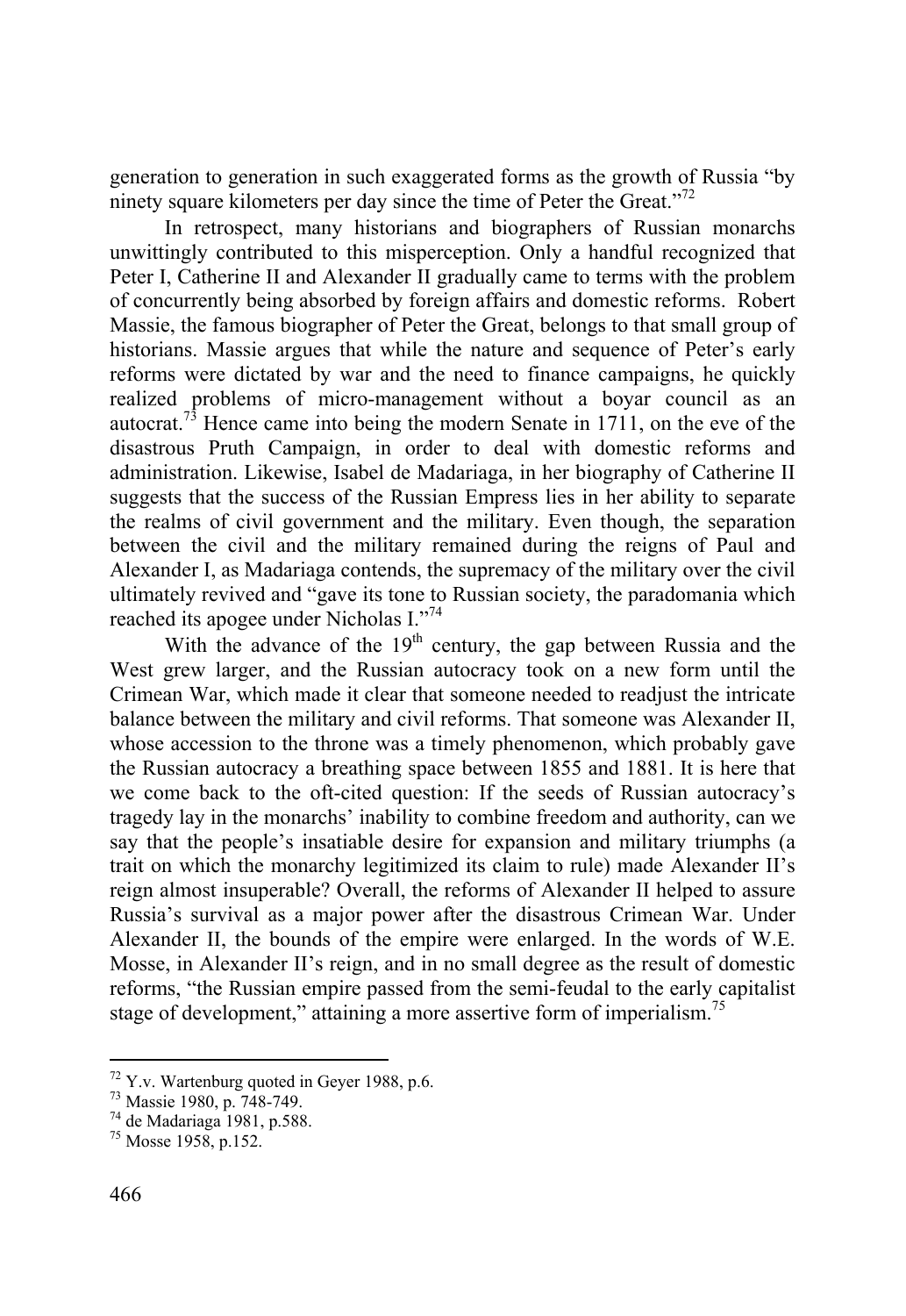# **BIBLIOGRAPHY**

| Acar 2009         | Kezban Acar, Rusya - Ortaçağ'dan Sovyet Devrimine,<br>İstanbul, İletişim Yayınları.                                                                                                     |
|-------------------|-----------------------------------------------------------------------------------------------------------------------------------------------------------------------------------------|
| Aksan 2007        | Virginia Aksan, Ottoman Wars, 1700-1870: An Empire<br>Besieged, New York, Pearson.                                                                                                      |
| Aksan 1993        | V. Aksan, "The One-Eyed Fighting the Blind: Mobilization,<br>Supply, and Command in the Russo-Turkish War of 1768-<br>1774", The International History Review, Vol.15, No.2, p.221-238. |
| Bradley 1985      | Joseph Bradley, Muzhik and Muscovite Urbanization in Late<br>Imperial Russia, Berkeley, University of California Press.                                                                 |
| Brooks 1985       | Jeffrey Brooks, When Russia Learned to Read: Literacy and<br>Popular Literature, Princeton University Press.                                                                            |
| Brower 1990       | Daniel Brower, The Russian City between Tradition and<br>Modernity, 1850-1900, Berkeley, University of California Press.                                                                |
| Bushkovitch 2001  | Paul Bushkovitch, Peter the Great: The Struggle for Power,<br>1671-1725, Cambridge, Cambridge University Press.                                                                         |
| Bassin 2006       | Mark Bassin, "Geographies of Imperial Identity", in<br>Cambridge History of Russia, Vol.2: Imperial Russia 1689-1917,<br>ed., D. Lieven, New York, Cambridge University Press.          |
| Cracraft 2003     | James Cracraft, The Revolution of Peter the<br>Great.<br>Massachusetts, Harvard University Press.                                                                                       |
| Crews 2006        | Robert Crews, For Prophet and Tsar: Islam and Empire in<br>Russia and Central Asia, Mass, Harvard University Press.                                                                     |
| de Madariaga 1982 | Isabel de Madariaga, Russia in the Age of Catherine the Great,<br>New Haven, Yale University Press.                                                                                     |
| Dubrovin 1884     | Dubrovin, Pugachev i ego soobshchniki,<br>Ν.<br>$3 \text{ volts}$ .<br>St.Petersburg.                                                                                                   |
| Eklof vd. 1994    | Ben Eklof, John Bushnell and Larissa Zakharova, eds. Russia's<br>Great Reforms 1855-1881, Bloomington, Indiana University Press.                                                        |
| Fisher 1970       | Alan Fischer, The Russian Annexation of the Crimea, 1772-<br>1783, New York, Cambridge University Press.                                                                                |
| Geraci 2001       | Robert Geraci, Window on the East: National and Imperial<br>Identities in Late Tsarist Russia, Ithaca, Cornell University Press.                                                        |
| Geyer 1988        | Dietrich Geyer, Russian Imperialism, 1860-1914, New Haven,<br>Yale University Press.                                                                                                    |
| Goldfrank 1994    | David Goldfrank, The Origins of the Cold War, London,<br>Longman.                                                                                                                       |
| Hanioğlu 2008     | Şükrü Hanioğlu, Brief History of the Ottoman Empire,<br>Princeton, Princeton University Press.                                                                                          |
| Hughes 1998       | Lindsey Hughes, Russia in the Age of Peter the Great, New<br>Haven, Yale University Press.                                                                                              |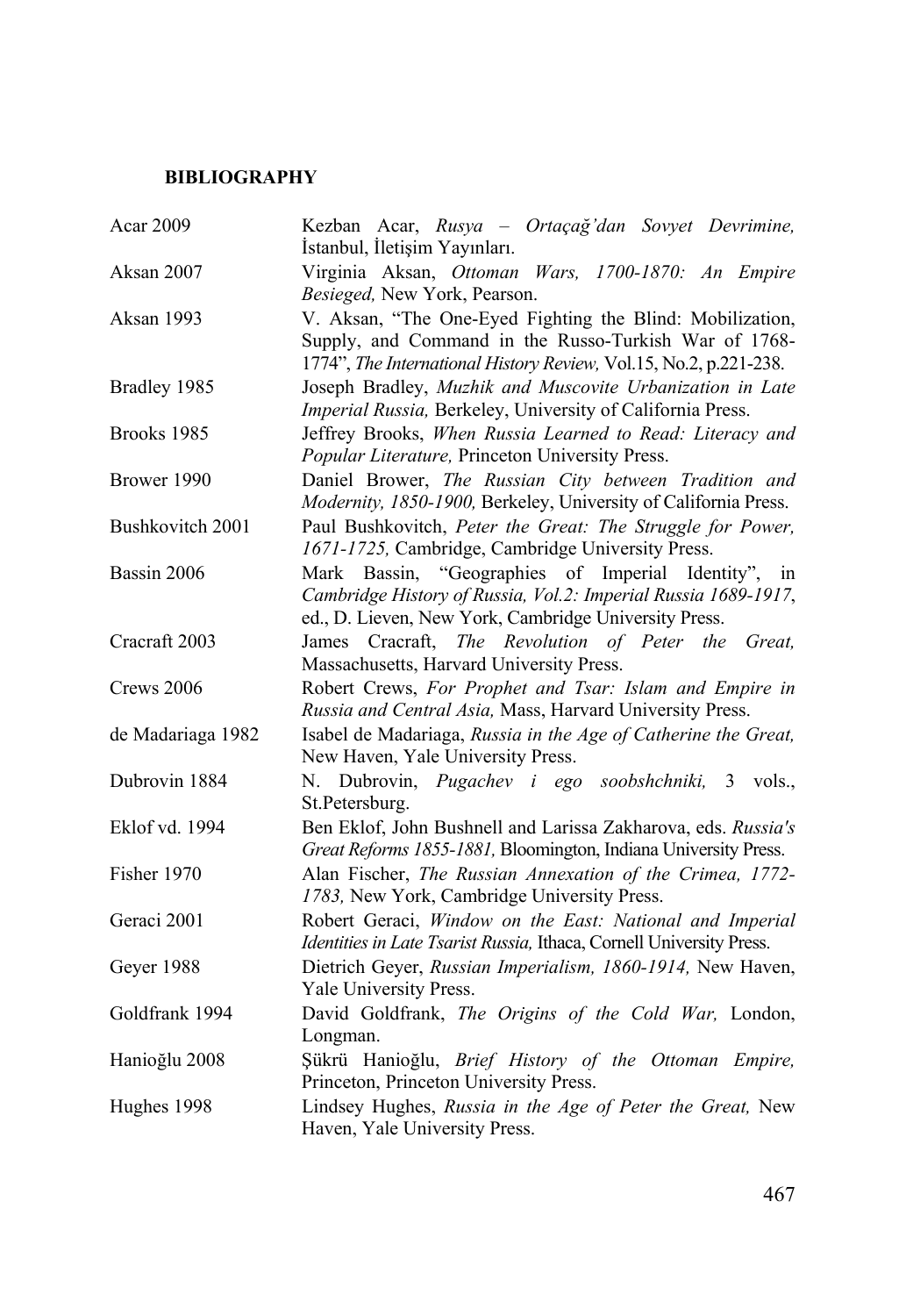| Karal 1962           | Enver Ziya Karal, Osmanlı Tarihi, volumes v-viii, Ankara,<br>Türk Tarih Kurumu Yayınları.                                                                                               |
|----------------------|-----------------------------------------------------------------------------------------------------------------------------------------------------------------------------------------|
| Karamzin 1969        | Nicholas Karamzin, Memoir on Ancient and Modern Russia<br>(Zapiska o drevnei i novoi Rossii), Richard Pipes, ed., trans.,<br>New York, Atheneum.                                        |
| Kissinger 1994       | Henry Kissinger, Diplomacy, New York, Simon and Schuster.                                                                                                                               |
| Klyuchevsky 1918     | V. O. Klyuchevsky, Kurs russkoi istorii, Petrograd, 1918.                                                                                                                               |
| Leonard 1993         | Carol Leonard, Reform and Regicide: The Reign of Peter III of<br>Russia, Bloomington, Indiana University Press.                                                                         |
| Lieven 2006          | Dominic Lieven, "Russia as Empire and Periphery," in<br>Cambridge History of Russia, Vol.2: Imperial Russia 1689-<br>1917, ed., Dominic Lieven, New York, Cambridge University Press.   |
| Lincoln 1982         | Bruce Lincoln, In the Vanguard of Reform: Russia's<br>Enlightened Bureaucrats, 1825-1861, DeKalb,<br>Northern<br>Illinois University Press.                                             |
| Lomonosov 1952       | M. V. Lomonosov, Polnoe sobranie sochinenii, vol. VII, Trudy<br>po filologii, 1737-1758 gg., Moscow and Leningrad.                                                                      |
| Maikova 2004         | T.S. Maikova, Gistoriia Sveiskoi Voiny: Podennaia Zapiska<br>Petra Velikogo, Krug.                                                                                                      |
| Martin 1997          | Alexander Martin, Romantics, Reformers, Reactionaries:<br>Russian Conservative Thought and Politics in the Reign of<br>Alexander I, Dekalb, Northern Illinois University Press.         |
| McCarthy 1983        | Justin McCarthy, Muslims and Minorities: The Population of<br>Ottoman Anatolia and the End of the Empire, New York<br>University Press.                                                 |
| McKenzie Pinter 1967 | Walter McKenzie Pinter, Russian Economic Policy Under<br>Nicholas I, Ithaca, Cornell University Press.                                                                                  |
| <b>Monas</b> 1970    | Sidney Monas, "Bureaucracy in Russia Under Nicholas I," in<br>The Structure of Russian History: Interpretive Essays, ed.,<br>Michael Cherniavsky, New York, Random House.               |
| Moseley 1934         | Philip Moseley, Russian Diplomacy and the Opening of the<br>Eastern Question in 1838 and 1839, New York, Russell.                                                                       |
| <b>Mosse 1958</b>    | W.E. Mosse, Alexander II and the Modernization of Russia,<br>New York, Collier Books.                                                                                                   |
| Parker 1988          | Geoffrey Parker, The Military Revolution: Military Innovation<br>and the Rise of the West, Cambridge, Cambridge University Press.                                                       |
| Paylenko vd. 1973    | N.I. Pavlenko, L.A. Nikiforov, and M.Ia. Volkov, eds. Rossiia<br>v period reform Petra I, Moscow.                                                                                       |
| Renner 2003          | Andreas Renner, "Defining a Russian Nation: Mikhail Katkov<br>and the 'Invention' of National Politics," The Slavonic and East<br>European Review, Vol.81, No.4, Oct., 2003, p.659-682. |
| Riasanovsky 1985     | Nicholas Riasanovsky, The Image of Peter the Great, Oxford                                                                                                                              |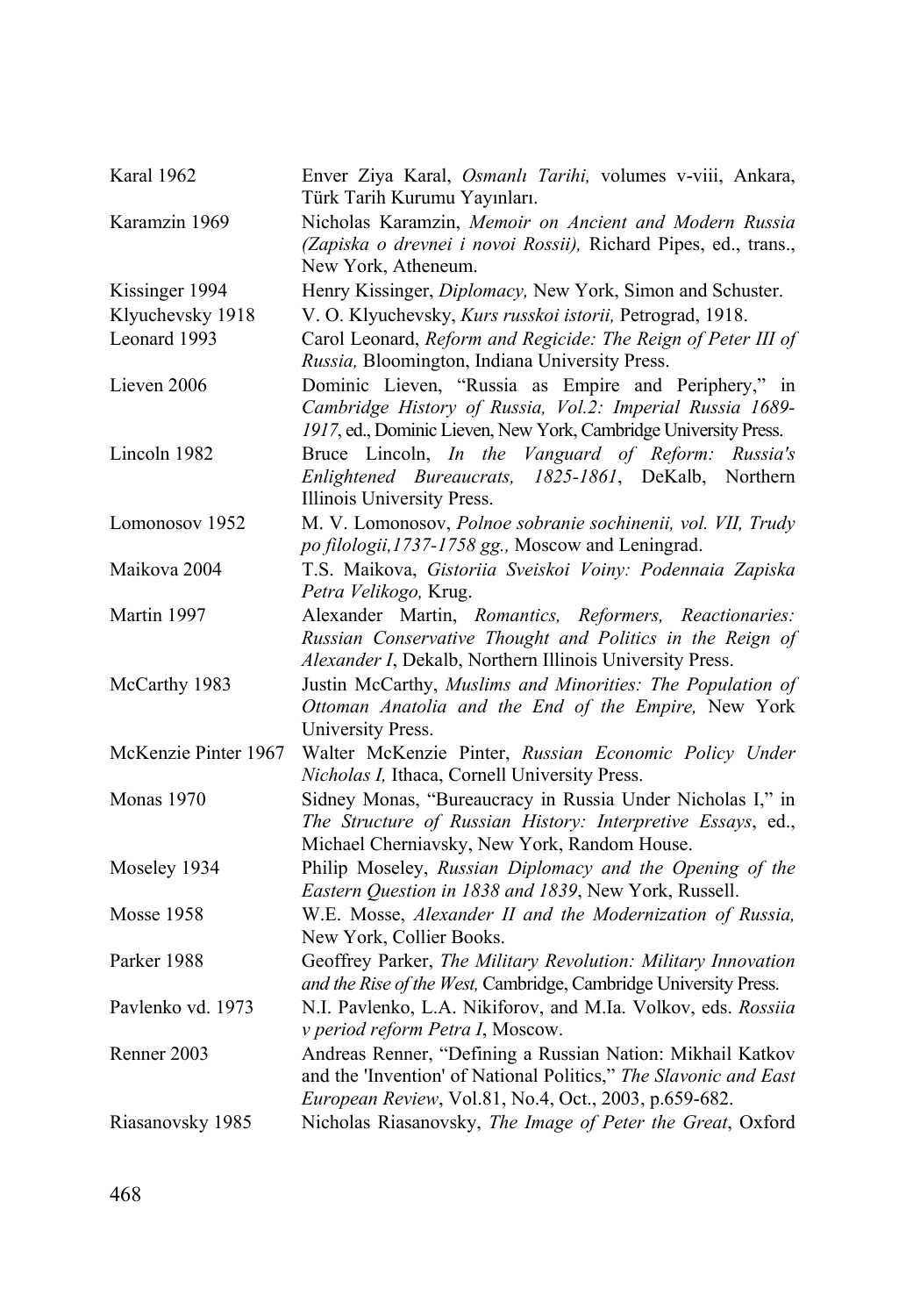|                   | University Press.                                                                                                                                                                                                         |
|-------------------|---------------------------------------------------------------------------------------------------------------------------------------------------------------------------------------------------------------------------|
| Riasanovsky 1969. | N. Riasanovsky, Nicholas I and Official Nationality in Russia:<br>1825-1855, Berkeley, University of California Press.                                                                                                    |
| <b>Rich 1990</b>  | Norman Rich, Why the Crimean War: A Cautionary Tale,<br>McGraw-Hill.                                                                                                                                                      |
| Roberts 1995      | Michael Roberts, "The Military Revolution, 1560-1660," in<br>The Military Revolution Debate: Readings on the Military<br>Transformation of Early Modern Europe, ed. Clifford J.<br>Rogers. Boulder, Westview.             |
| Saab 1977         | Ann Pottinger Saab, The Origins of the Crimean Alliance,<br>Charlottesville, University of Virginia Press.                                                                                                                |
| Sanborn 2001      | Joshua Sahborn, "Family, Fraternity, and Nation-building in<br>Russia, 1905–1925," in R. Suny and T. Martin, eds., A State of<br>Nations: Empire and Nation-Making in the Age of Lenin and<br>Stalin, New York, p.93-110. |
| Schroeder 1973    | Paul Schroder, Austria, Great Britain and the Crimean War:<br>The Destruction of the European Concert, Ithaca, Cornel<br>University Press.                                                                                |
| Smirnov 1887      | V.D. Smirnov, Krymskoe Khanstvo pod verkhovenstvom<br>Ottomanskoi Porty do nachala XVIII veka, St Petersburg.                                                                                                             |
| Smirnov 1889      | V.D. Smirnov, Krymskoe Khanstvo pod verkhovenstvom<br>Ottomanskoi Porty v XVIII stoletii, Odessa.                                                                                                                         |
| Soloviev 1962     | S. M. Soloviev, Istoriya Rossii s drevneishikh vremen, Vol. i-<br>xv, Moscow.                                                                                                                                             |
| Soloviev 1981     | S. M. Soloviev, History of Russia: Peter the Great - The Great<br>Reforms Begin, vol. XIX, ed. K.A. Papmehl, Gulf Breeze,<br>Academic International Press.                                                                |
| Steinberg 1992    | Mark Steinberg, Moral Communities: The Culture of Class<br>Relations in the Russian Printing Industry, 1867-1907,<br>Berkeley: University of California Press.                                                            |
| Tolz 2005         | Vera Tolz, "Orientalism, Nationalism and Ethnic Diversity in<br>Late Imperial Russia," The Historical Journal, Vol.48, No.1,<br>p.127-150.                                                                                |
| Uzunçarşılı 1947  | İ. Hakkı Uzunçarşılı, Osmanlı Tarihi i-iv, Ankara, Türk Tarih<br>Kurumu Yayınları.                                                                                                                                        |
| Walicki 1979      | Andrzej Walicki, A History of Russian Thought: From the<br>Enlightenment to Marxism trans., Hilda Andrews-Rusiecka,<br>Stanford, Stanford University Press.                                                               |
| Weeks 1996        | Theodore Weeks, Nation and State in Late Imperial Russia:<br>Nationalism and Russification on the Western Frontier, 1863-<br>1914, DeKalb.                                                                                |